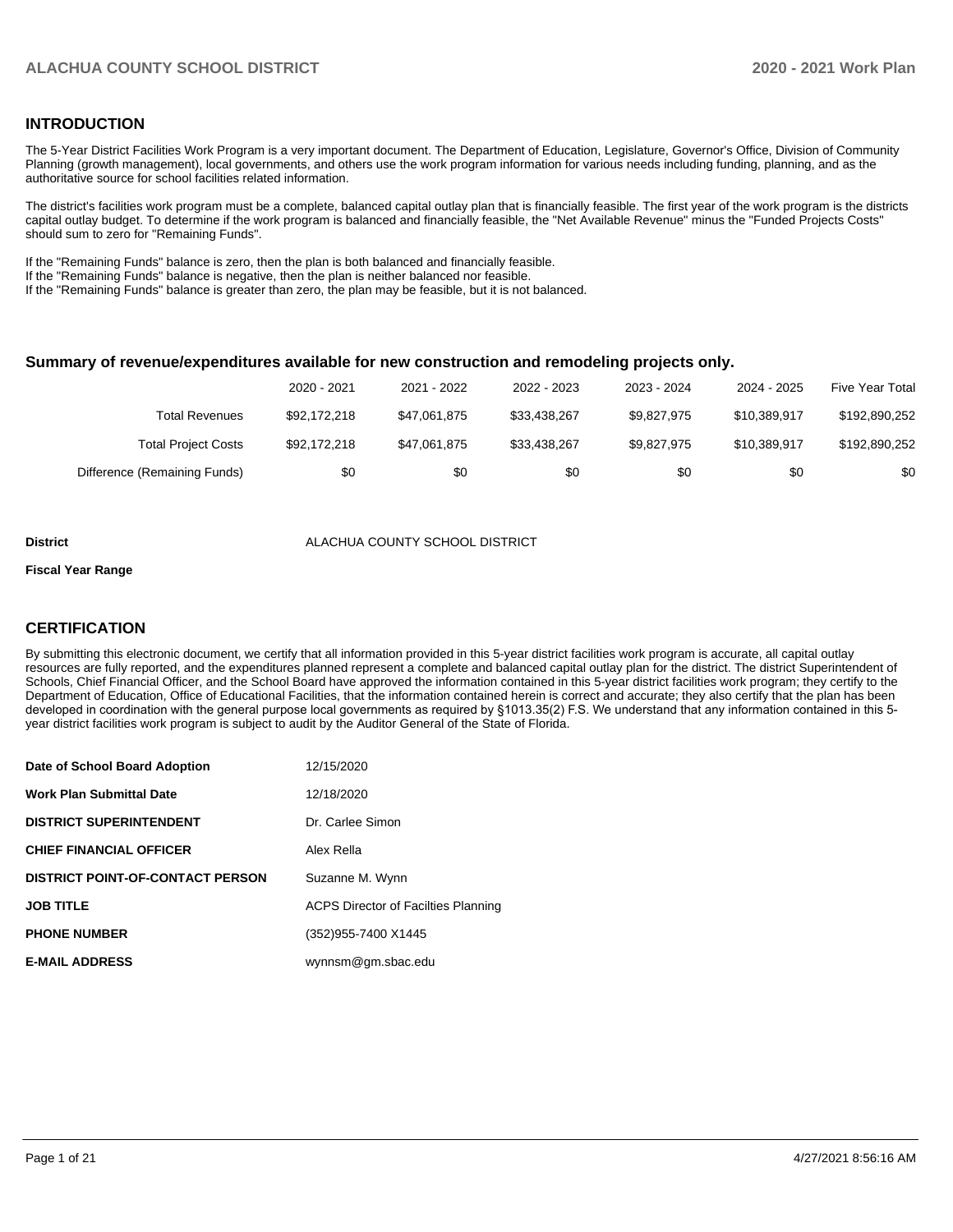# **Expenditures**

# **Expenditure for Maintenance, Repair and Renovation from 1.50-Mills and PECO**

Annually, prior to the adoption of the district school budget, each school board must prepare a tentative district facilities work program that includes a schedule of major repair and renovation projects necessary to maintain the educational and ancillary facilities of the district.

|                | Item                                                                                                                                                                                                                                                                                                                                                                                                                                                                                                                                                                                                                                                                                                                                                                                                                                                                                                                                                                                                                                                                                                                                                                                                                                                                                                                                                 | 2020 - 2021<br><b>Actual Budget</b> | 2021 - 2022<br>Projected | 2022 - 2023<br>Projected | 2023 - 2024<br>Projected | 2024 - 2025<br>Projected | <b>Total</b> |
|----------------|------------------------------------------------------------------------------------------------------------------------------------------------------------------------------------------------------------------------------------------------------------------------------------------------------------------------------------------------------------------------------------------------------------------------------------------------------------------------------------------------------------------------------------------------------------------------------------------------------------------------------------------------------------------------------------------------------------------------------------------------------------------------------------------------------------------------------------------------------------------------------------------------------------------------------------------------------------------------------------------------------------------------------------------------------------------------------------------------------------------------------------------------------------------------------------------------------------------------------------------------------------------------------------------------------------------------------------------------------|-------------------------------------|--------------------------|--------------------------|--------------------------|--------------------------|--------------|
| <b>HVAC</b>    |                                                                                                                                                                                                                                                                                                                                                                                                                                                                                                                                                                                                                                                                                                                                                                                                                                                                                                                                                                                                                                                                                                                                                                                                                                                                                                                                                      | \$3,100,000                         | \$3,200,000              | \$3,500,000              | \$3,750,000              | \$3,750,000              | \$17,300,000 |
| Locations:     | A L MEBANE MIDDLE, A Q JONES EXCEPTIONAL STUDENTS CENTER, ABRAHAM LINCOLN MIDDLE, ADMINISTRATIVE ANNEX,<br>ALACHUA ELEMENTARY, ALACHUA SUPERINTENDENT'S OFFICE, ARCHER ELEMENTARY SCHOOL, C W NORTON ELEMENTARY,<br>CAMP CRYSTAL LAKE, Carolyn Beatrice Parker, CHESTER SHELL ELEMENTARY, DUVAL EARLY LEARNING ACADEMY, EARLY<br>HEADSTART FAMILY PROGRAM CENTER, EASTSIDE SENIOR HIGH, F W BUCHHOLZ SENIOR HIGH, FEARNSIDE FAMILY SERVICES<br>CENTER, FORT CLARKE MIDDLE, FRED SIVIA JR SUPPORT CENTER, GAINESVILLE SENIOR HIGH, GLEN SPRINGS ELEMENTARY,<br>HAWTHORNE MIDDLE / HIGH SCHOOL, HAWTHORNE STADIUM, HIDDEN OAK ELEMENTARY, HIGH SPRINGS COMMUNITY SCHOOL,<br>HORIZON CENTER, HOWARD W BISHOP MIDDLE, IDYLWILD ELEMENTARY, JOSEPH WILLIAMS ELEMENTARY, KANAPAHA MIDDLE,<br>KIMBALL WILES ELEMENTARY, LAKE FOREST ELEMENTARY, LAWTON M CHILES ELEMENTARY, LITTLEWOOD ELEMENTARY,<br>MARJORIE K RAWLINGS ELEMENTARY, MEADOWBROOK ELEMENTARY, MYRA TERWILLIGER ELEMENTARY, NEWBERRY<br>ELEMENTARY, NEWBERRY SENIOR HIGH, OAKVIEW MIDDLE, OSCAR SERVIN CENTER, PRAIRIE VIEW ELEMENTARY, SANTA FE<br>SENIOR HIGH, SIDNEY LANIER CENTER, STEPHEN FOSTER ELEMENTARY, TRAFFIC SAFETY CENTER, W A METCALFE<br>ELEMENTARY, W TRAVIS LOFTEN SENIOR HIGH, W W IRBY ELEMENTARY, WESTWOOD MIDDLE, WILLIAM S TALBOT ELEMENTARY                          |                                     |                          |                          |                          |                          |              |
| Flooring       |                                                                                                                                                                                                                                                                                                                                                                                                                                                                                                                                                                                                                                                                                                                                                                                                                                                                                                                                                                                                                                                                                                                                                                                                                                                                                                                                                      | \$175,000                           | \$175,000                | \$175,000                | \$175,000                | \$175,000                | \$875,000    |
| Locations:     | A L MEBANE MIDDLE, A Q JONES EXCEPTIONAL STUDENTS CENTER, ABRAHAM LINCOLN MIDDLE, ADMINISTRATIVE ANNEX,<br>ALACHUA ELEMENTARY, ALACHUA SUPERINTENDENT'S OFFICE, ARCHER ELEMENTARY SCHOOL, C W NORTON ELEMENTARY,<br>CAMP CRYSTAL LAKE, Carolyn Beatrice Parker, CHESTER SHELL ELEMENTARY, DUVAL EARLY LEARNING ACADEMY, EARLY<br>HEADSTART FAMILY PROGRAM CENTER, EASTSIDE SENIOR HIGH, F W BUCHHOLZ SENIOR HIGH, FEARNSIDE FAMILY SERVICES<br>CENTER, FORT CLARKE MIDDLE, FRED SIVIA JR SUPPORT CENTER, GAINESVILLE SENIOR HIGH, GLEN SPRINGS ELEMENTARY,<br>HAWTHORNE MIDDLE / HIGH SCHOOL, HAWTHORNE STADIUM, HIDDEN OAK ELEMENTARY, HIGH SPRINGS COMMUNITY SCHOOL,<br>HORIZON CENTER, HOWARD W BISHOP MIDDLE, IDYLWILD ELEMENTARY, JOSEPH WILLIAMS ELEMENTARY, KANAPAHA MIDDLE,<br>KIMBALL WILES ELEMENTARY, LAKE FOREST ELEMENTARY, LAWTON M CHILES ELEMENTARY, LITTLEWOOD ELEMENTARY,<br>MARJORIE K RAWLINGS ELEMENTARY, MEADOWBROOK ELEMENTARY, MYRA TERWILLIGER ELEMENTARY, NEWBERRY<br>ELEMENTARY, NEWBERRY SENIOR HIGH, OAKVIEW MIDDLE, OSCAR SERVIN CENTER, PRAIRIE VIEW ELEMENTARY, SANTA FE<br>SENIOR HIGH, SIDNEY LANIER CENTER, STEPHEN FOSTER ELEMENTARY, TRAFFIC SAFETY CENTER, W A METCALFE<br>ELEMENTARY, W TRAVIS LOFTEN SENIOR HIGH, W W IRBY ELEMENTARY, WESTWOOD MIDDLE, WILLIAM S TALBOT ELEMENTARY                          |                                     |                          |                          |                          |                          |              |
| Roofing        |                                                                                                                                                                                                                                                                                                                                                                                                                                                                                                                                                                                                                                                                                                                                                                                                                                                                                                                                                                                                                                                                                                                                                                                                                                                                                                                                                      | \$1,900,000                         | \$1,800,000              | \$2,000,000              | \$2,000,000              | \$2,000,000              | \$9,700,000  |
| Locations:     | A L MEBANE MIDDLE, A Q JONES EXCEPTIONAL STUDENTS CENTER, ABRAHAM LINCOLN MIDDLE, ADMINISTRATIVE ANNEX,<br>ALACHUA ELEMENTARY, ALACHUA SUPERINTENDENT'S OFFICE, ARCHER ELEMENTARY SCHOOL, C W NORTON ELEMENTARY,<br>CAMP CRYSTAL LAKE, Carolyn Beatrice Parker, CHESTER SHELL ELEMENTARY, DUVAL EARLY LEARNING ACADEMY, EARLY<br>HEADSTART FAMILY PROGRAM CENTER, EASTSIDE SENIOR HIGH, F W BUCHHOLZ SENIOR HIGH, FEARNSIDE FAMILY SERVICES<br>CENTER, FORT CLARKE MIDDLE, FRED SIVIA JR SUPPORT CENTER, GAINESVILLE SENIOR HIGH, GLEN SPRINGS ELEMENTARY,<br>HAWTHORNE MIDDLE / HIGH SCHOOL, HAWTHORNE STADIUM, HIDDEN OAK ELEMENTARY, HIGH SPRINGS COMMUNITY SCHOOL,<br>HORIZON CENTER, HOWARD W BISHOP MIDDLE, IDYLWILD ELEMENTARY, JOSEPH WILLIAMS ELEMENTARY, KANAPAHA MIDDLE,<br>KIMBALL WILES ELEMENTARY, LAKE FOREST ELEMENTARY, LAWTON M CHILES ELEMENTARY, LITTLEWOOD ELEMENTARY,<br>MARJORIE K RAWLINGS ELEMENTARY, MEADOWBROOK ELEMENTARY, MYRA TERWILLIGER ELEMENTARY, NEWBERRY<br>ELEMENTARY, NEWBERRY SENIOR HIGH, OAKVIEW MIDDLE, OSCAR SERVIN CENTER, PRAIRIE VIEW ELEMENTARY, SANTA FE<br>SENIOR HIGH, SIDNEY LANIER CENTER, STEPHEN FOSTER ELEMENTARY, TRAFFIC SAFETY CENTER, W A METCALFE<br>ELEMENTARY, W TRAVIS LOFTEN SENIOR HIGH, W W IRBY ELEMENTARY, WESTWOOD MIDDLE, WILLIAM S TALBOT ELEMENTARY                          |                                     |                          |                          |                          |                          |              |
| Safety to Life |                                                                                                                                                                                                                                                                                                                                                                                                                                                                                                                                                                                                                                                                                                                                                                                                                                                                                                                                                                                                                                                                                                                                                                                                                                                                                                                                                      | \$500,000                           | \$600,000                | \$600,000                | \$700,000                | \$700,000                | \$3,100,000  |
|                | Locations: A L MEBANE MIDDLE, A Q JONES EXCEPTIONAL STUDENTS CENTER, ABRAHAM LINCOLN MIDDLE, ADMINISTRATIVE ANNEX,<br>ALACHUA ELEMENTARY, ALACHUA SUPERINTENDENT'S OFFICE, ARCHER ELEMENTARY SCHOOL, C W NORTON ELEMENTARY,<br>CAMP CRYSTAL LAKE, Carolyn Beatrice Parker, CHESTER SHELL ELEMENTARY, CITIZENS FIELD, DUVAL EARLY LEARNING ACADEMY<br>EARLY HEADSTART FAMILY PROGRAM CENTER, EASTSIDE SENIOR HIGH, F W BUCHHOLZ SENIOR HIGH, FEARNSIDE FAMILY<br>SERVICES CENTER, FORT CLARKE MIDDLE, FRED SIVIA JR SUPPORT CENTER, GAINESVILLE SENIOR HIGH, GLEN SPRINGS<br>ELEMENTARY, HAWTHORNE MIDDLE / HIGH SCHOOL, HAWTHORNE STADIUM, HIDDEN OAK ELEMENTARY, HIGH SPRINGS<br>COMMUNITY SCHOOL, HORIZON CENTER, HOWARD W BISHOP MIDDLE, IDYLWILD ELEMENTARY, JOSEPH WILLIAMS ELEMENTARY<br>KANAPAHA MIDDLE, KIMBALL WILES ELEMENTARY, LAKE FOREST ELEMENTARY, LAWTON M CHILES ELEMENTARY, LITTLEWOOD<br>ELEMENTARY, MARJORIE K RAWLINGS ELEMENTARY, MEADOWBROOK ELEMENTARY, MYRA TERWILLIGER ELEMENTARY,<br>NEWBERRY ELEMENTARY, NEWBERRY SENIOR HIGH, OAKVIEW MIDDLE, OSCAR SERVIN CENTER, PRAIRIE VIEW ELEMENTARY,<br>SANTA FE SENIOR HIGH, SIDNEY LANIER CENTER, STEPHEN FOSTER ELEMENTARY, TRAFFIC SAFETY CENTER, W A METCALFE<br>ELEMENTARY, W TRAVIS LOFTEN SENIOR HIGH, W W IRBY ELEMENTARY, WESTWOOD MIDDLE, WILLIAM S TALBOT ELEMENTARY |                                     |                          |                          |                          |                          |              |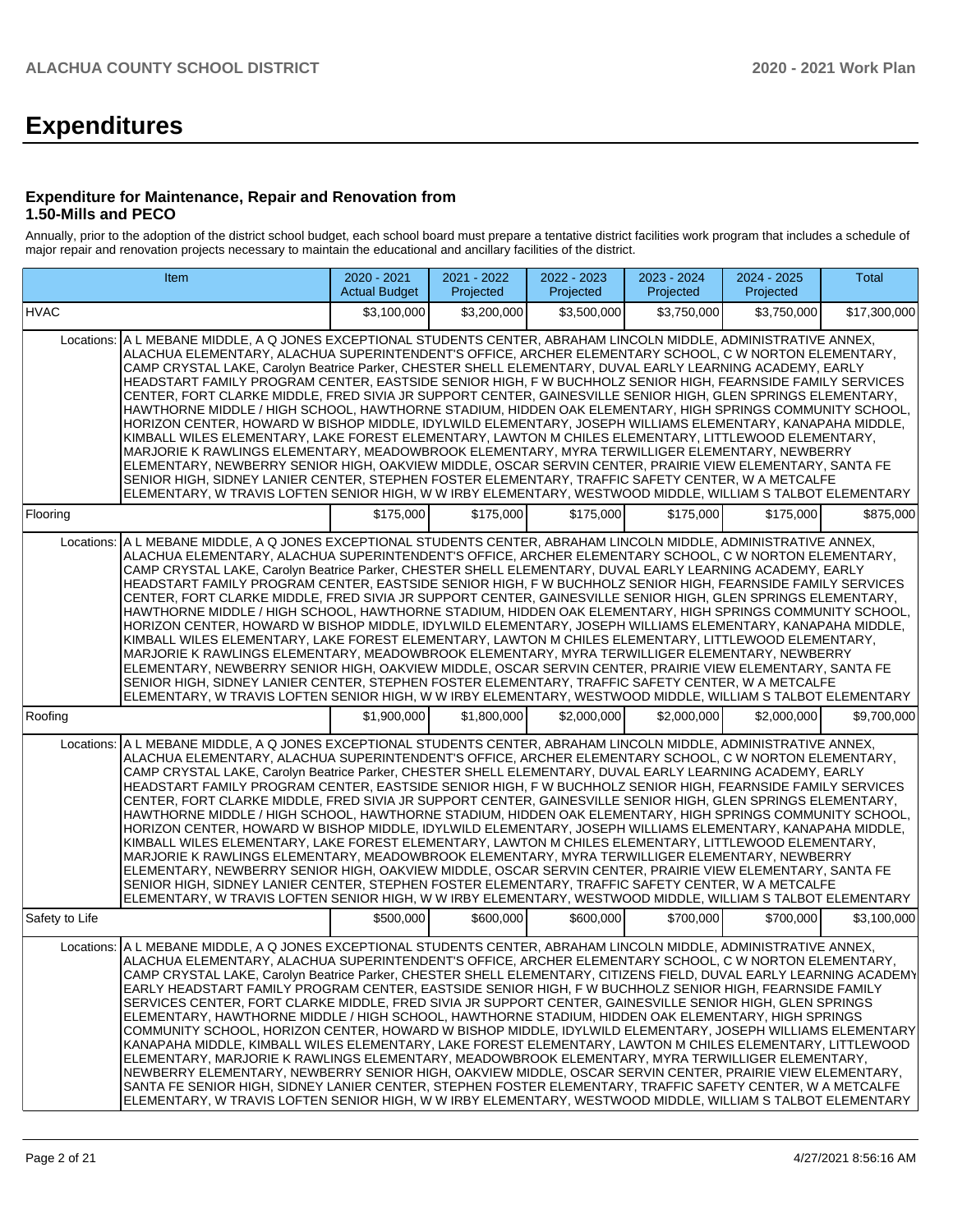| Fencing                          |                                                                                                                                                                                                                                                                                                                                                                                                                                                                                                                                                                                                                                                                                                                                                                                                                                                                                                                                                                                                                                                                                                                                                                                                                                                                                                                                           | \$550,000   | \$550,000   | \$550,000   | \$550,000   | \$550,000   | \$2,750,000 |
|----------------------------------|-------------------------------------------------------------------------------------------------------------------------------------------------------------------------------------------------------------------------------------------------------------------------------------------------------------------------------------------------------------------------------------------------------------------------------------------------------------------------------------------------------------------------------------------------------------------------------------------------------------------------------------------------------------------------------------------------------------------------------------------------------------------------------------------------------------------------------------------------------------------------------------------------------------------------------------------------------------------------------------------------------------------------------------------------------------------------------------------------------------------------------------------------------------------------------------------------------------------------------------------------------------------------------------------------------------------------------------------|-------------|-------------|-------------|-------------|-------------|-------------|
| Locations:                       | A L MEBANE MIDDLE, A Q JONES EXCEPTIONAL STUDENTS CENTER, ABRAHAM LINCOLN MIDDLE, ADMINISTRATIVE ANNEX,<br>ALACHUA ELEMENTARY, ALACHUA SUPERINTENDENT'S OFFICE, ARCHER ELEMENTARY SCHOOL, C W NORTON ELEMENTARY,<br>CAMP CRYSTAL LAKE, Carolyn Beatrice Parker, CHESTER SHELL ELEMENTARY, CITIZENS FIELD, DUVAL EARLY LEARNING ACADEMY<br>EARLY HEADSTART FAMILY PROGRAM CENTER, EASTSIDE SENIOR HIGH, F W BUCHHOLZ SENIOR HIGH, FEARNSIDE FAMILY<br>SERVICES CENTER, FORT CLARKE MIDDLE, FRED SIVIA JR SUPPORT CENTER, GAINESVILLE SENIOR HIGH, GLEN SPRINGS<br>ELEMENTARY, HAWTHORNE MIDDLE / HIGH SCHOOL, HAWTHORNE STADIUM, HIDDEN OAK ELEMENTARY, HIGH SPRINGS<br>COMMUNITY SCHOOL, HORIZON CENTER, HOWARD W BISHOP MIDDLE, IDYLWILD ELEMENTARY, JOSEPH WILLIAMS ELEMENTARY<br>KANAPAHA MIDDLE, KIMBALL WILES ELEMENTARY, LAKE FOREST ELEMENTARY, LAWTON M CHILES ELEMENTARY, LITTLEWOOD<br>ELEMENTARY, MARJORIE K RAWLINGS ELEMENTARY, MEADOWBROOK ELEMENTARY, MYRA TERWILLIGER ELEMENTARY,<br>NEWBERRY ELEMENTARY, NEWBERRY SENIOR HIGH, OAKVIEW MIDDLE, OSCAR SERVIN CENTER, PRAIRIE VIEW ELEMENTARY,<br>SANTA FE SENIOR HIGH, SIDNEY LANIER CENTER, STEPHEN FOSTER ELEMENTARY, TRAFFIC SAFETY CENTER, W A METCALFE<br>ELEMENTARY, W TRAVIS LOFTEN SENIOR HIGH, W W IRBY ELEMENTARY, WESTWOOD MIDDLE, WILLIAM S TALBOT ELEMENTARY |             |             |             |             |             |             |
| Parking                          |                                                                                                                                                                                                                                                                                                                                                                                                                                                                                                                                                                                                                                                                                                                                                                                                                                                                                                                                                                                                                                                                                                                                                                                                                                                                                                                                           | \$0         | \$100,000   | \$0         | \$0         | \$0         | \$100,000   |
| Locations:                       | C W NORTON ELEMENTARY, NEWBERRY ELEMENTARY, W W IRBY ELEMENTARY, WILLIAM S TALBOT ELEMENTARY                                                                                                                                                                                                                                                                                                                                                                                                                                                                                                                                                                                                                                                                                                                                                                                                                                                                                                                                                                                                                                                                                                                                                                                                                                              |             |             |             |             |             |             |
| Electrical                       |                                                                                                                                                                                                                                                                                                                                                                                                                                                                                                                                                                                                                                                                                                                                                                                                                                                                                                                                                                                                                                                                                                                                                                                                                                                                                                                                           | \$190,000   | \$190,000   | \$190,000   | \$190,000   | \$190,000   | \$950,000   |
| Locations:<br>Fire Alarm         | A L MEBANE MIDDLE, A Q JONES EXCEPTIONAL STUDENTS CENTER, ABRAHAM LINCOLN MIDDLE, ADMINISTRATIVE ANNEX,<br>ALACHUA ELEMENTARY, ALACHUA SUPERINTENDENT'S OFFICE, ARCHER ELEMENTARY SCHOOL, C W NORTON ELEMENTARY,<br>CAMP CRYSTAL LAKE. Carolyn Beatrice Parker, CHESTER SHELL ELEMENTARY, CITIZENS FIELD, DUVAL EARLY LEARNING ACADEMY<br>EARLY HEADSTART FAMILY PROGRAM CENTER, EASTSIDE SENIOR HIGH, F W BUCHHOLZ SENIOR HIGH, FEARNSIDE FAMILY<br>SERVICES CENTER, FORT CLARKE MIDDLE, FRED SIVIA JR SUPPORT CENTER, GAINESVILLE SENIOR HIGH, GLEN SPRINGS<br>ELEMENTARY. HAWTHORNE MIDDLE / HIGH SCHOOL. HAWTHORNE STADIUM. HIDDEN OAK ELEMENTARY. HIGH SPRINGS<br>COMMUNITY SCHOOL, HORIZON CENTER, HOWARD W BISHOP MIDDLE, IDYLWILD ELEMENTARY, JOSEPH WILLIAMS ELEMENTARY<br>KANAPAHA MIDDLE, KIMBALL WILES ELEMENTARY, LAKE FOREST ELEMENTARY, LAWTON M CHILES ELEMENTARY, LITTLEWOOD<br>ELEMENTARY, MARJORIE K RAWLINGS ELEMENTARY, MEADOWBROOK ELEMENTARY, MYRA TERWILLIGER ELEMENTARY,<br>NEWBERRY ELEMENTARY, NEWBERRY SENIOR HIGH, OAKVIEW MIDDLE, OSCAR SERVIN CENTER, PRAIRIE VIEW ELEMENTARY,<br>SANTA FE SENIOR HIGH. SIDNEY LANIER CENTER. STEPHEN FOSTER ELEMENTARY. TRAFFIC SAFETY CENTER. W A METCALFE<br>ELEMENTARY, W TRAVIS LOFTEN SENIOR HIGH, W W IRBY ELEMENTARY, WESTWOOD MIDDLE, WILLIAM S TALBOT ELEMENTARY |             | \$10,000    | \$10.000    |             |             |             |
|                                  |                                                                                                                                                                                                                                                                                                                                                                                                                                                                                                                                                                                                                                                                                                                                                                                                                                                                                                                                                                                                                                                                                                                                                                                                                                                                                                                                           | \$10,000    |             |             | \$10,000    | \$10,000    | \$50,000    |
|                                  | Locations: A L MEBANE MIDDLE, A Q JONES EXCEPTIONAL STUDENTS CENTER, ABRAHAM LINCOLN MIDDLE, ADMINISTRATIVE ANNEX,<br>ALACHUA ELEMENTARY, ALACHUA SUPERINTENDENT'S OFFICE, ARCHER ELEMENTARY SCHOOL, C W NORTON ELEMENTARY,<br>Carolyn Beatrice Parker, CHESTER SHELL ELEMENTARY, DUVAL EARLY LEARNING ACADEMY, EARLY HEADSTART FAMILY PROGRAN<br>CENTER, EASTSIDE SENIOR HIGH, FW BUCHHOLZ SENIOR HIGH, FEARNSIDE FAMILY SERVICES CENTER, FORT CLARKE MIDDLE,<br>FRED SIVIA JR SUPPORT CENTER, GAINESVILLE SENIOR HIGH, GLEN SPRINGS ELEMENTARY, HAWTHORNE MIDDLE / HIGH<br>SCHOOL, HIDDEN OAK ELEMENTARY, HIGH SPRINGS COMMUNITY SCHOOL, HORIZON CENTER, HOWARD W BISHOP MIDDLE,<br>IDYLWILD ELEMENTARY, JOSEPH WILLIAMS ELEMENTARY, KANAPAHA MIDDLE, KIMBALL WILES ELEMENTARY, LAKE FOREST<br>ELEMENTARY, LAWTON M CHILES ELEMENTARY, LITTLEWOOD ELEMENTARY, MARJORIE K RAWLINGS ELEMENTARY,<br>MEADOWBROOK ELEMENTARY, MYRA TERWILLIGER ELEMENTARY, NEWBERRY ELEMENTARY, NEWBERRY SENIOR HIGH,<br>OAKVIEW MIDDLE. PRAIRIE VIEW ELEMENTARY. SANTA FE SENIOR HIGH. SIDNEY LANIER CENTER. STEPHEN FOSTER<br>ELEMENTARY, TRAFFIC SAFETY CENTER, W A METCALFE ELEMENTARY, W TRAVIS LOFTEN SENIOR HIGH, W W IRBY<br>ELEMENTARY, WESTWOOD MIDDLE, WILLIAM S TALBOT ELEMENTARY                                                                |             |             |             |             |             |             |
| Telephone/Intercom System        |                                                                                                                                                                                                                                                                                                                                                                                                                                                                                                                                                                                                                                                                                                                                                                                                                                                                                                                                                                                                                                                                                                                                                                                                                                                                                                                                           | \$0         | \$0         | \$0         | \$0         | \$0         | \$0         |
|                                  | Locations: No Locations for this expenditure.                                                                                                                                                                                                                                                                                                                                                                                                                                                                                                                                                                                                                                                                                                                                                                                                                                                                                                                                                                                                                                                                                                                                                                                                                                                                                             |             |             |             |             |             |             |
| <b>Closed Circuit Television</b> |                                                                                                                                                                                                                                                                                                                                                                                                                                                                                                                                                                                                                                                                                                                                                                                                                                                                                                                                                                                                                                                                                                                                                                                                                                                                                                                                           | \$0         | \$0         | \$0         | \$0         | \$0         | \$0         |
| Locations:                       | No Locations for this expenditure.                                                                                                                                                                                                                                                                                                                                                                                                                                                                                                                                                                                                                                                                                                                                                                                                                                                                                                                                                                                                                                                                                                                                                                                                                                                                                                        |             |             |             |             |             |             |
| Paint                            |                                                                                                                                                                                                                                                                                                                                                                                                                                                                                                                                                                                                                                                                                                                                                                                                                                                                                                                                                                                                                                                                                                                                                                                                                                                                                                                                           | \$70,000    | \$80,000    | \$90,000    | \$100,000   | \$100,000   | \$440.000   |
| Locations:                       | A L MEBANE MIDDLE, A Q JONES EXCEPTIONAL STUDENTS CENTER, ABRAHAM LINCOLN MIDDLE, ADMINISTRATIVE ANNEX,<br>ALACHUA ELEMENTARY, ALACHUA SUPERINTENDENT'S OFFICE, ARCHER ELEMENTARY SCHOOL, C W NORTON ELEMENTARY,<br>CAMP CRYSTAL LAKE, Carolyn Beatrice Parker, CHESTER SHELL ELEMENTARY, CITIZENS FIELD, DUVAL EARLY LEARNING ACADEMY<br>EARLY HEADSTART FAMILY PROGRAM CENTER, EASTSIDE SENIOR HIGH, F W BUCHHOLZ SENIOR HIGH, FEARNSIDE FAMILY<br>SERVICES CENTER, FORT CLARKE MIDDLE, FRED SIVIA JR SUPPORT CENTER, GAINESVILLE SENIOR HIGH, GLEN SPRINGS<br>ELEMENTARY, HAWTHORNE MIDDLE / HIGH SCHOOL, HAWTHORNE STADIUM, HIDDEN OAK ELEMENTARY, HIGH SPRINGS<br>COMMUNITY SCHOOL, HORIZON CENTER, HOWARD W BISHOP MIDDLE, IDYLWILD ELEMENTARY, JOSEPH WILLIAMS ELEMENTARY<br>KANAPAHA MIDDLE, KIMBALL WILES ELEMENTARY, LAKE FOREST ELEMENTARY, LAWTON M CHILES ELEMENTARY, LITTLEWOOD<br>ELEMENTARY, MARJORIE K RAWLINGS ELEMENTARY, MEADOWBROOK ELEMENTARY, MYRA TERWILLIGER ELEMENTARY,<br>NEWBERRY ELEMENTARY, NEWBERRY SENIOR HIGH, OAKVIEW MIDDLE, OSCAR SERVIN CENTER, PRAIRIE VIEW ELEMENTARY,<br>SANTA FE SENIOR HIGH, SIDNEY LANIER CENTER, STEPHEN FOSTER ELEMENTARY, TRAFFIC SAFETY CENTER, W A METCALFE<br>ELEMENTARY, W TRAVIS LOFTEN SENIOR HIGH, W W IRBY ELEMENTARY, WESTWOOD MIDDLE, WILLIAM S TALBOT ELEMENTARY |             |             |             |             |             |             |
| Maintenance/Repair               |                                                                                                                                                                                                                                                                                                                                                                                                                                                                                                                                                                                                                                                                                                                                                                                                                                                                                                                                                                                                                                                                                                                                                                                                                                                                                                                                           | \$1,000,000 | \$1,400,000 | \$1,500,000 | \$1,600,000 | \$1,600,000 | \$7,100,000 |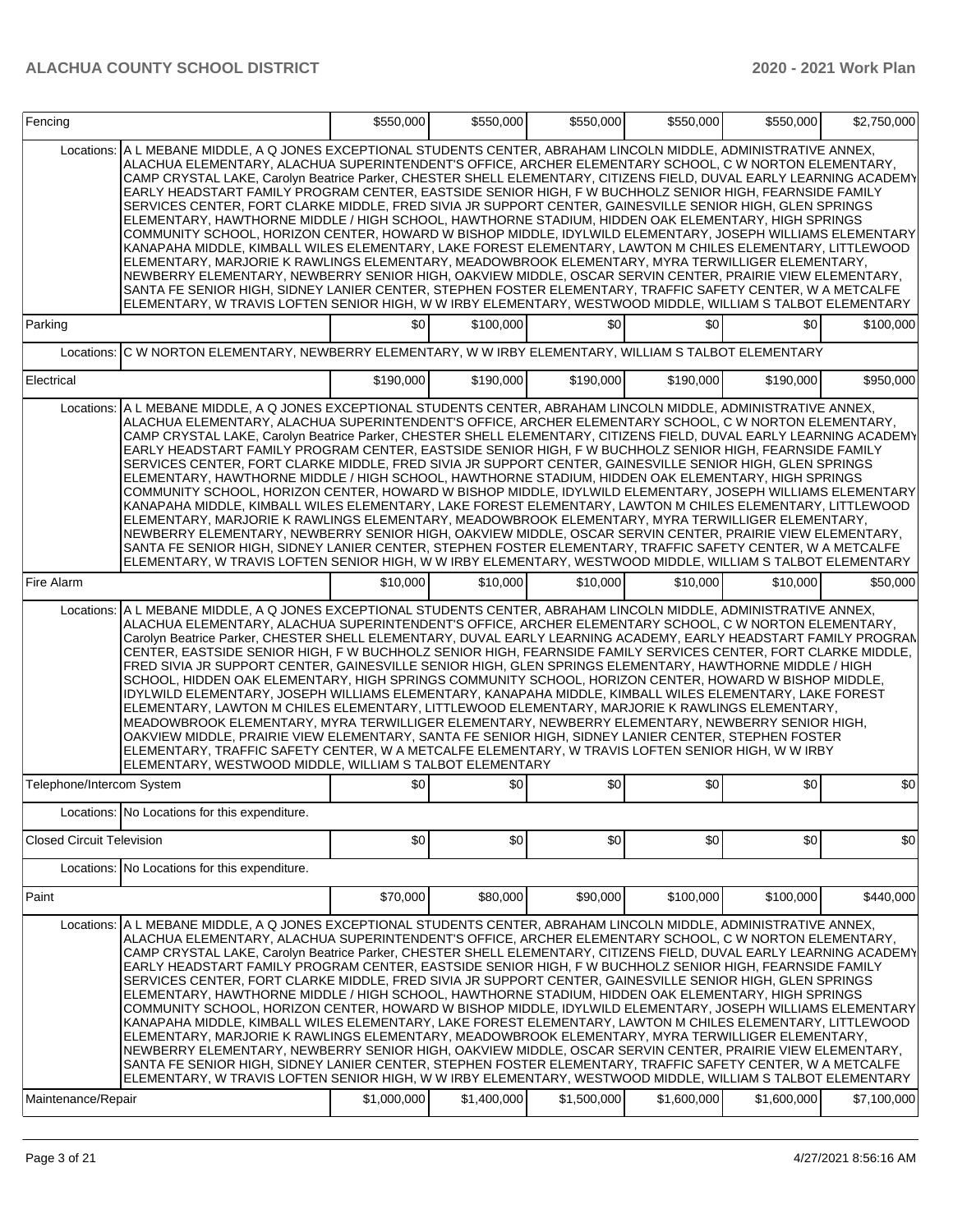| Locations:   A L MEBANE MIDDLE, A Q JONES EXCEPTIONAL STUDENTS CENTER, ABRAHAM LINCOLN MIDDLE, ADMINISTRATIVE ANNEX, |             |             |             |             |             |              |
|----------------------------------------------------------------------------------------------------------------------|-------------|-------------|-------------|-------------|-------------|--------------|
| IALACHUA ELEMENTARY, ALACHUA SUPERINTENDENT'S OFFICE, ARCHER ELEMENTARY SCHOOL, C W NORTON ELEMENTARY,               |             |             |             |             |             |              |
| CAMP CRYSTAL LAKE, Carolyn Beatrice Parker, CHESTER SHELL ELEMENTARY, CITIZENS FIELD, DUVAL EARLY LEARNING ACADEMY   |             |             |             |             |             |              |
| EARLY HEADSTART FAMILY PROGRAM CENTER, EASTSIDE SENIOR HIGH, F W BUCHHOLZ SENIOR HIGH, FEARNSIDE FAMILY              |             |             |             |             |             |              |
| ISERVICES CENTER. FORT CLARKE MIDDLE. FRED SIVIA JR SUPPORT CENTER. GAINESVILLE SENIOR HIGH. GLEN SPRINGS            |             |             |             |             |             |              |
| ELEMENTARY, HAWTHORNE MIDDLE / HIGH SCHOOL, HAWTHORNE STADIUM, HIDDEN OAK ELEMENTARY, HIGH SPRINGS                   |             |             |             |             |             |              |
| COMMUNITY SCHOOL, HORIZON CENTER, HOWARD W BISHOP MIDDLE, IDYLWILD ELEMENTARY, JOSEPH WILLIAMS ELEMENTARY            |             |             |             |             |             |              |
| KANAPAHA MIDDLE, KIMBALL WILES ELEMENTARY, LAKE FOREST ELEMENTARY, LAWTON M CHILES ELEMENTARY, LITTLEWOOD            |             |             |             |             |             |              |
| ELEMENTARY, MARJORIE K RAWLINGS ELEMENTARY, MEADOWBROOK ELEMENTARY, MYRA TERWILLIGER ELEMENTARY,                     |             |             |             |             |             |              |
| INEWBERRY ELEMENTARY, NEWBERRY SENIOR HIGH, OAKVIEW MIDDLE, OSCAR SERVIN CENTER, PRAIRIE VIEW ELEMENTARY,            |             |             |             |             |             |              |
| ISANTA FE SENIOR HIGH, SIDNEY LANIER CENTER, STEPHEN FOSTER ELEMENTARY, TRAFFIC SAFETY CENTER, W A METCALFE          |             |             |             |             |             |              |
| ELEMENTARY, W TRAVIS LOFTEN SENIOR HIGH, W W IRBY ELEMENTARY, WESTWOOD MIDDLE, WILLIAM S TALBOT ELEMENTARY           |             |             |             |             |             |              |
| Sub Total:                                                                                                           | \$7.495.000 | \$8,105,000 | \$8,615,000 | \$9,075,000 | \$9.075.000 | \$42,365,000 |
|                                                                                                                      |             |             |             |             |             |              |

| <b>PECO Maintenance Expenditures</b> | ሖ∩<br>ΦU     | ሶሳ<br>υŒ     | ሶሰ<br>ას     | \$0          | ሶሳ<br>υU     | \$0          |
|--------------------------------------|--------------|--------------|--------------|--------------|--------------|--------------|
| 1.50 Mill Sub Total:                 | \$11,659,986 | \$14,085,396 | \$14,860,543 | \$15,554,510 | \$17,307,883 | \$73,468,318 |

| Other Items                                                                                                                                                                                                                                                                                                                                                                                                                                                                                                                                                                                                                                                                                                                                                                                                                                                                                                                                                                                                                                                                                                                                                                                                                                                                                                                                               | $2020 - 2021$<br><b>Actual Budget</b> | $2021 - 2022$<br>Projected | $2022 - 2023$<br>Projected | $2023 - 2024$<br>Projected | $2024 - 2025$<br>Projected | Total       |  |
|-----------------------------------------------------------------------------------------------------------------------------------------------------------------------------------------------------------------------------------------------------------------------------------------------------------------------------------------------------------------------------------------------------------------------------------------------------------------------------------------------------------------------------------------------------------------------------------------------------------------------------------------------------------------------------------------------------------------------------------------------------------------------------------------------------------------------------------------------------------------------------------------------------------------------------------------------------------------------------------------------------------------------------------------------------------------------------------------------------------------------------------------------------------------------------------------------------------------------------------------------------------------------------------------------------------------------------------------------------------|---------------------------------------|----------------------------|----------------------------|----------------------------|----------------------------|-------------|--|
| (K) ADA Corrections DW                                                                                                                                                                                                                                                                                                                                                                                                                                                                                                                                                                                                                                                                                                                                                                                                                                                                                                                                                                                                                                                                                                                                                                                                                                                                                                                                    | \$25,000                              | \$25,000                   | \$25,000                   | \$25,000                   | \$25,000                   | \$125,000   |  |
| Locations A L MEBANE MIDDLE, A Q JONES EXCEPTIONAL STUDENTS CENTER, ABRAHAM LINCOLN MIDDLE, ADMINISTRATIVE ANNEX,<br>ALACHUA ELEMENTARY, ALACHUA SUPERINTENDENT'S OFFICE, ARCHER ELEMENTARY SCHOOL, C W NORTON ELEMENTARY,<br>CAMP CRYSTAL LAKE, Carolyn Beatrice Parker, CHESTER SHELL ELEMENTARY, CITIZENS FIELD, DUVAL EARLY LEARNING<br>ACADEMY, EARLY HEADSTART FAMILY PROGRAM CENTER, EASTSIDE SENIOR HIGH, F W BUCHHOLZ SENIOR HIGH, FEARNSIDE<br>FAMILY SERVICES CENTER, FORT CLARKE MIDDLE, FRED SIVIA JR SUPPORT CENTER, GAINESVILLE SENIOR HIGH, GLEN<br>SPRINGS ELEMENTARY, HAWTHORNE MIDDLE / HIGH SCHOOL, HAWTHORNE STADIUM, HIDDEN OAK ELEMENTARY, HIGH<br>SPRINGS COMMUNITY SCHOOL, HORIZON CENTER, HOWARD W BISHOP MIDDLE, IDYLWILD ELEMENTARY, JOSEPH WILLIAMS<br>IELEMENTARY. KANAPAHA MIDDLE. KIMBALL WILES ELEMENTARY. LAKE FOREST ELEMENTARY. LAWTON M CHILES<br>ELEMENTARY, LITTLEWOOD ELEMENTARY, MARJORIE K RAWLINGS ELEMENTARY, MEADOWBROOK ELEMENTARY, MYRA<br>TERWILLIGER ELEMENTARY, NEWBERRY ELEMENTARY, NEWBERRY SENIOR HIGH, OAKVIEW MIDDLE, OSCAR SERVIN CENTER,<br>PRAIRIE VIEW ELEMENTARY, SANTA FE SENIOR HIGH, SIDNEY LANIER CENTER, STEPHEN FOSTER ELEMENTARY, TRAFFIC<br>SAFETY CENTER, W A METCALFE ELEMENTARY, W TRAVIS LOFTEN SENIOR HIGH, W W IRBY ELEMENTARY, WESTWOOD<br>MIDDLE, WILLIAM S TALBOT ELEMENTARY |                                       |                            |                            |                            |                            |             |  |
| (E) Security                                                                                                                                                                                                                                                                                                                                                                                                                                                                                                                                                                                                                                                                                                                                                                                                                                                                                                                                                                                                                                                                                                                                                                                                                                                                                                                                              | \$230,000                             | \$250,000                  | \$250,000                  | \$260,000                  | \$270,000                  | \$1,260,000 |  |
| Locations A L MEBANE MIDDLE, A Q JONES EXCEPTIONAL STUDENTS CENTER, ABRAHAM LINCOLN MIDDLE, ADMINISTRATIVE ANNEX,<br>ALACHUA ELEMENTARY, ALACHUA SUPERINTENDENT'S OFFICE, ARCHER ELEMENTARY SCHOOL, C W NORTON ELEMENTARY,<br>CAMP CRYSTAL LAKE, Carolyn Beatrice Parker, CHESTER SHELL ELEMENTARY, CITIZENS FIELD, DUVAL EARLY LEARNING<br>ACADEMY, EARLY HEADSTART FAMILY PROGRAM CENTER, EASTSIDE SENIOR HIGH, F W BUCHHOLZ SENIOR HIGH, FEARNSIDE<br>FAMILY SERVICES CENTER. FORT CLARKE MIDDLE. FRED SIVIA JR SUPPORT CENTER. GAINESVILLE SENIOR HIGH. GLEN<br>SPRINGS ELEMENTARY, HAWTHORNE MIDDLE / HIGH SCHOOL, HAWTHORNE STADIUM, HIDDEN OAK ELEMENTARY, HIGH<br>SPRINGS COMMUNITY SCHOOL, HORIZON CENTER, HOWARD W BISHOP MIDDLE, IDYLWILD ELEMENTARY, JOSEPH WILLIAMS<br>ELEMENTARY, KANAPAHA MIDDLE, KIMBALL WILES ELEMENTARY, LAKE FOREST ELEMENTARY, LAWTON M CHILES<br>ELEMENTARY, LITTLEWOOD ELEMENTARY, MARJORIE K RAWLINGS ELEMENTARY, MEADOWBROOK ELEMENTARY, MYRA<br>TERWILLIGER ELEMENTARY, NEWBERRY ELEMENTARY, NEWBERRY SENIOR HIGH, OAKVIEW MIDDLE, OSCAR SERVIN CENTER,<br>PRAIRIE VIEW ELEMENTARY, SANTA FE SENIOR HIGH, SIDNEY LANIER CENTER, STEPHEN FOSTER ELEMENTARY, TRAFFIC<br>SAFETY CENTER, W A METCALFE ELEMENTARY, W TRAVIS LOFTEN SENIOR HIGH, W W IRBY ELEMENTARY, WESTWOOD<br>IMIDDLE. WILLIAM S TALBOT ELEMENTARY |                                       |                            |                            |                            |                            |             |  |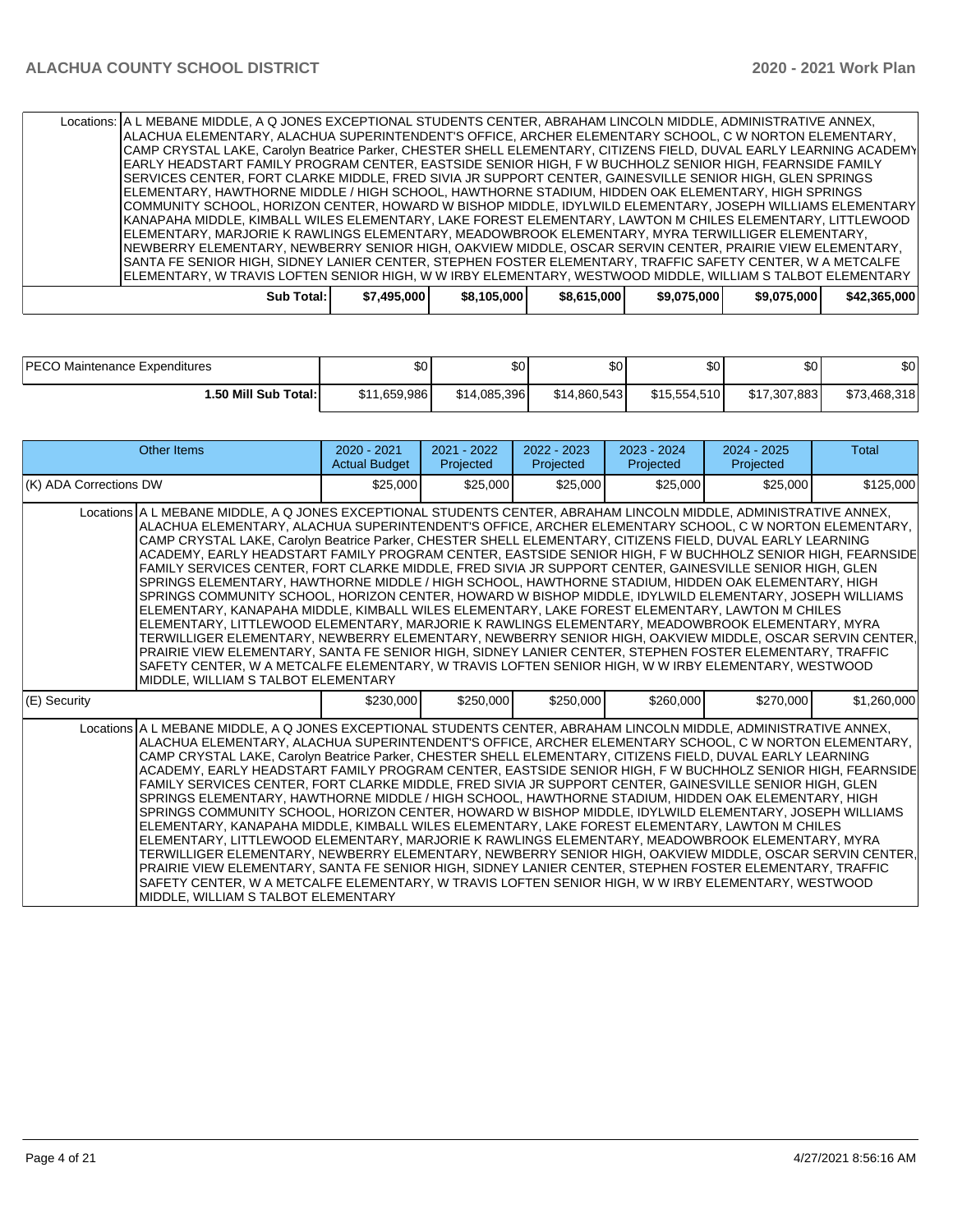|                                     | (N) Environmental Issues & Remediation                                                                                                                                                                                                                                                                                                                                                                                                                                                                                                                                                                                                                                                                                                                                                                                                                                                                                                                                                                                                                                                                                                                                                                                                                                                                                                                          | \$150,000   | \$150,000   | \$150,000   | \$150,000   | \$150,000   | \$750,000    |
|-------------------------------------|-----------------------------------------------------------------------------------------------------------------------------------------------------------------------------------------------------------------------------------------------------------------------------------------------------------------------------------------------------------------------------------------------------------------------------------------------------------------------------------------------------------------------------------------------------------------------------------------------------------------------------------------------------------------------------------------------------------------------------------------------------------------------------------------------------------------------------------------------------------------------------------------------------------------------------------------------------------------------------------------------------------------------------------------------------------------------------------------------------------------------------------------------------------------------------------------------------------------------------------------------------------------------------------------------------------------------------------------------------------------|-------------|-------------|-------------|-------------|-------------|--------------|
|                                     | Locations A L MEBANE MIDDLE, A Q JONES EXCEPTIONAL STUDENTS CENTER, ABRAHAM LINCOLN MIDDLE, ADMINISTRATIVE ANNEX,<br>ALACHUA ELEMENTARY, ALACHUA SUPERINTENDENT'S OFFICE, ARCHER ELEMENTARY SCHOOL, C W NORTON ELEMENTARY,<br>CAMP CRYSTAL LAKE, Carolyn Beatrice Parker, CHESTER SHELL ELEMENTARY, CITIZENS FIELD, DUVAL EARLY LEARNING<br>ACADEMY, EARLY HEADSTART FAMILY PROGRAM CENTER, EASTSIDE SENIOR HIGH, F W BUCHHOLZ SENIOR HIGH, FEARNSIDE<br>FAMILY SERVICES CENTER, FORT CLARKE MIDDLE, FRED SIVIA JR SUPPORT CENTER, GAINESVILLE SENIOR HIGH, GLEN<br>SPRINGS ELEMENTARY, HAWTHORNE MIDDLE / HIGH SCHOOL, HAWTHORNE STADIUM, HIDDEN OAK ELEMENTARY, HIGH<br>SPRINGS COMMUNITY SCHOOL, HORIZON CENTER, HOWARD W BISHOP MIDDLE, IDYLWILD ELEMENTARY, JOSEPH WILLIAMS<br>ELEMENTARY, KANAPAHA MIDDLE, KIMBALL WILES ELEMENTARY, LAKE FOREST ELEMENTARY, LAWTON M CHILES<br>ELEMENTARY, LITTLEWOOD ELEMENTARY, MARJORIE K RAWLINGS ELEMENTARY, MYRA TERWILLIGER ELEMENTARY,<br>NEWBERRY ELEMENTARY, NEWBERRY SENIOR HIGH, OAKVIEW MIDDLE, OSCAR SERVIN CENTER, PRAIRIE VIEW ELEMENTARY,<br>SANTA FE SENIOR HIGH, SIDNEY LANIER CENTER, STEPHEN FOSTER ELEMENTARY, TRAFFIC SAFETY CENTER, W A METCALFE<br>ELEMENTARY, W TRAVIS LOFTEN SENIOR HIGH, W W IRBY ELEMENTARY, WESTWOOD MIDDLE, WILLIAM S TALBOT<br><b>ELEMENTARY</b>                         |             |             |             |             |             |              |
| (P) Relocatable Moves & Renovations |                                                                                                                                                                                                                                                                                                                                                                                                                                                                                                                                                                                                                                                                                                                                                                                                                                                                                                                                                                                                                                                                                                                                                                                                                                                                                                                                                                 | \$1,000,000 | \$1,000,000 | \$3,000,000 | \$3,000,000 | \$5,000,000 | \$13,000,000 |
|                                     | Locations A L MEBANE MIDDLE, A Q JONES EXCEPTIONAL STUDENTS CENTER, ABRAHAM LINCOLN MIDDLE, ADMINISTRATIVE ANNEX,<br>ALACHUA ELEMENTARY, ALACHUA SUPERINTENDENT'S OFFICE, ARCHER ELEMENTARY SCHOOL, C W NORTON ELEMENTARY,<br>CAMP CRYSTAL LAKE, Carolyn Beatrice Parker, CHESTER SHELL ELEMENTARY, CITIZENS FIELD, DUVAL EARLY LEARNING<br>ACADEMY, EARLY HEADSTART FAMILY PROGRAM CENTER, EASTSIDE SENIOR HIGH, F W BUCHHOLZ SENIOR HIGH, FEARNSIDE<br>FAMILY SERVICES CENTER. FORT CLARKE MIDDLE, FRED SIVIA JR SUPPORT CENTER, GAINESVILLE SENIOR HIGH, GLEN<br>SPRINGS ELEMENTARY, HAWTHORNE MIDDLE / HIGH SCHOOL, HAWTHORNE STADIUM, HIDDEN OAK ELEMENTARY, HIGH<br>SPRINGS COMMUNITY SCHOOL. HORIZON CENTER, HOWARD W BISHOP MIDDLE, IDYLWILD ELEMENTARY, JOSEPH WILLIAMS<br>ELEMENTARY, KANAPAHA MIDDLE, KIMBALL WILES ELEMENTARY, LAKE FOREST ELEMENTARY, LAWTON M CHILES<br>ELEMENTARY. LITTLEWOOD ELEMENTARY. MARJORIE K RAWLINGS ELEMENTARY. MEADOWBROOK ELEMENTARY. MYRA<br>TERWILLIGER ELEMENTARY, NEWBERRY ELEMENTARY, NEWBERRY SENIOR HIGH, OAKVIEW MIDDLE, OSCAR SERVIN CENTER,<br>PRAIRIE VIEW ELEMENTARY, SANTA FE SENIOR HIGH, SIDNEY LANIER CENTER, STEPHEN FOSTER ELEMENTARY, TRAFFIC<br>SAFETY CENTER, W A METCALFE ELEMENTARY, W TRAVIS LOFTEN SENIOR HIGH, W W IRBY ELEMENTARY, WESTWOOD<br>MIDDLE, WILLIAM S TALBOT ELEMENTARY        |             |             |             |             |             |              |
|                                     | (G)Refinish Wood Gym Floors & Track Resurfacing                                                                                                                                                                                                                                                                                                                                                                                                                                                                                                                                                                                                                                                                                                                                                                                                                                                                                                                                                                                                                                                                                                                                                                                                                                                                                                                 | \$330,000   | \$360,000   | \$360,000   | \$380,000   | \$380,000   | \$1,810,000  |
|                                     | Locations EASTSIDE SENIOR HIGH, F W BUCHHOLZ SENIOR HIGH, GAINESVILLE SENIOR HIGH, HAWTHORNE MIDDLE / HIGH SCHOOL,<br>HIGH SPRINGS COMMUNITY SCHOOL, NEWBERRY SENIOR HIGH                                                                                                                                                                                                                                                                                                                                                                                                                                                                                                                                                                                                                                                                                                                                                                                                                                                                                                                                                                                                                                                                                                                                                                                       |             |             |             |             |             |              |
|                                     | (T) Technology Communications Upgrades                                                                                                                                                                                                                                                                                                                                                                                                                                                                                                                                                                                                                                                                                                                                                                                                                                                                                                                                                                                                                                                                                                                                                                                                                                                                                                                          | \$20,000    | \$30,000    | \$40,000    | \$50,000    | \$50,000    | \$190,000    |
|                                     | Locations A L MEBANE MIDDLE, A Q JONES EXCEPTIONAL STUDENTS CENTER, ABRAHAM LINCOLN MIDDLE, ADMINISTRATIVE ANNEX,<br>ALACHUA ELEMENTARY, ALACHUA SUPERINTENDENT'S OFFICE, ARCHER ELEMENTARY SCHOOL, C W NORTON ELEMENTARY,<br>CAMP CRYSTAL LAKE, Carolyn Beatrice Parker, CHESTER SHELL ELEMENTARY, CITIZENS FIELD, DUVAL EARLY LEARNING<br>ACADEMY, EARLY HEADSTART FAMILY PROGRAM CENTER, EASTSIDE SENIOR HIGH, F W BUCHHOLZ SENIOR HIGH, FEARNSIDE<br>FAMILY SERVICES CENTER, FORT CLARKE MIDDLE, FRED SIVIA JR SUPPORT CENTER, GAINESVILLE SENIOR HIGH, GLEN<br>SPRINGS ELEMENTARY, HAWTHORNE MIDDLE / HIGH SCHOOL, HAWTHORNE STADIUM, HIDDEN OAK ELEMENTARY, HIGH<br>SPRINGS COMMUNITY SCHOOL, HORIZON CENTER, HOWARD W BISHOP MIDDLE, IDYLWILD ELEMENTARY, JOSEPH WILLIAMS<br>ELEMENTARY, KANAPAHA MIDDLE, KIMBALL WILES ELEMENTARY, LAKE FOREST ELEMENTARY, LAWTON M CHILES<br>ELEMENTARY, LITTLEWOOD ELEMENTARY, MARJORIE K RAWLINGS ELEMENTARY, MEADOWBROOK ELEMENTARY, MYRA<br>TERWILLIGER ELEMENTARY, NEWBERRY ELEMENTARY, NEWBERRY SENIOR HIGH, OAKVIEW MIDDLE, OSCAR SERVIN CENTER,<br>PRAIRIE VIEW ELEMENTARY, SANTA FE SENIOR HIGH, SIDNEY LANIER CENTER, STEPHEN FOSTER ELEMENTARY, TRAFFIC<br>SAFETY CENTER, W A METCALFE ELEMENTARY, W TRAVIS LOFTEN SENIOR HIGH, W W IRBY ELEMENTARY, WESTWOOD<br>MIDDLE, WILLIAM S TALBOT ELEMENTARY        |             |             |             |             |             |              |
| (W) Energy Conservation Program     |                                                                                                                                                                                                                                                                                                                                                                                                                                                                                                                                                                                                                                                                                                                                                                                                                                                                                                                                                                                                                                                                                                                                                                                                                                                                                                                                                                 | \$25,000    | \$25,000    | \$25,000    | \$25,000    | \$25,000    | \$125,000    |
|                                     | Locations A L MEBANE MIDDLE, A Q JONES EXCEPTIONAL STUDENTS CENTER, ABRAHAM LINCOLN MIDDLE, ADMINISTRATIVE ANNEX,<br>ALACHUA ELEMENTARY, ALACHUA SUPERINTENDENT'S OFFICE, ARCHER ELEMENTARY SCHOOL, C W NORTON ELEMENTARY,<br>CAMP CRYSTAL LAKE, Carolyn Beatrice Parker, CHESTER SHELL ELEMENTARY, DUVAL EARLY LEARNING ACADEMY, EARLY<br>HEADSTART FAMILY PROGRAM CENTER, EASTSIDE SENIOR HIGH, Elementary School "I", F W BUCHHOLZ SENIOR HIGH,<br>FEARNSIDE FAMILY SERVICES CENTER, FORT CLARKE MIDDLE, FRED SIVIA JR SUPPORT CENTER, GAINESVILLE SENIOR HIGH,<br>GLEN SPRINGS ELEMENTARY, HAWTHORNE MIDDLE / HIGH SCHOOL, HAWTHORNE STADIUM, HIDDEN OAK ELEMENTARY, HIGH<br>SPRINGS COMMUNITY SCHOOL, HORIZON CENTER, HOWARD W BISHOP MIDDLE, IDYLWILD ELEMENTARY, JOSEPH WILLIAMS<br>ELEMENTARY, KANAPAHA MIDDLE, KIMBALL WILES ELEMENTARY, LAKE FOREST ELEMENTARY, LAWTON M CHILES<br>ELEMENTARY, LITTLEWOOD ELEMENTARY, MARJORIE K RAWLINGS ELEMENTARY, MEADOWBROOK ELEMENTARY, MYRA<br>TERWILLIGER ELEMENTARY, NEWBERRY ELEMENTARY, NEWBERRY SENIOR HIGH, OAKVIEW MIDDLE, OSCAR SERVIN CENTER,<br>PRAIRIE VIEW ELEMENTARY, SANTA FE SENIOR HIGH, SIDNEY LANIER CENTER, STEPHEN FOSTER ELEMENTARY, TRAFFIC<br>SAFETY CENTER, W A METCALFE ELEMENTARY, W TRAVIS LOFTEN SENIOR HIGH, W W IRBY ELEMENTARY, WESTWOOD<br>MIDDLE, WILLIAM S TALBOT ELEMENTARY |             |             |             |             |             |              |
| (U) Consulting Services             |                                                                                                                                                                                                                                                                                                                                                                                                                                                                                                                                                                                                                                                                                                                                                                                                                                                                                                                                                                                                                                                                                                                                                                                                                                                                                                                                                                 | \$150,000   | \$160,000   | \$170,000   | \$180,000   | \$180,000   | \$840,000    |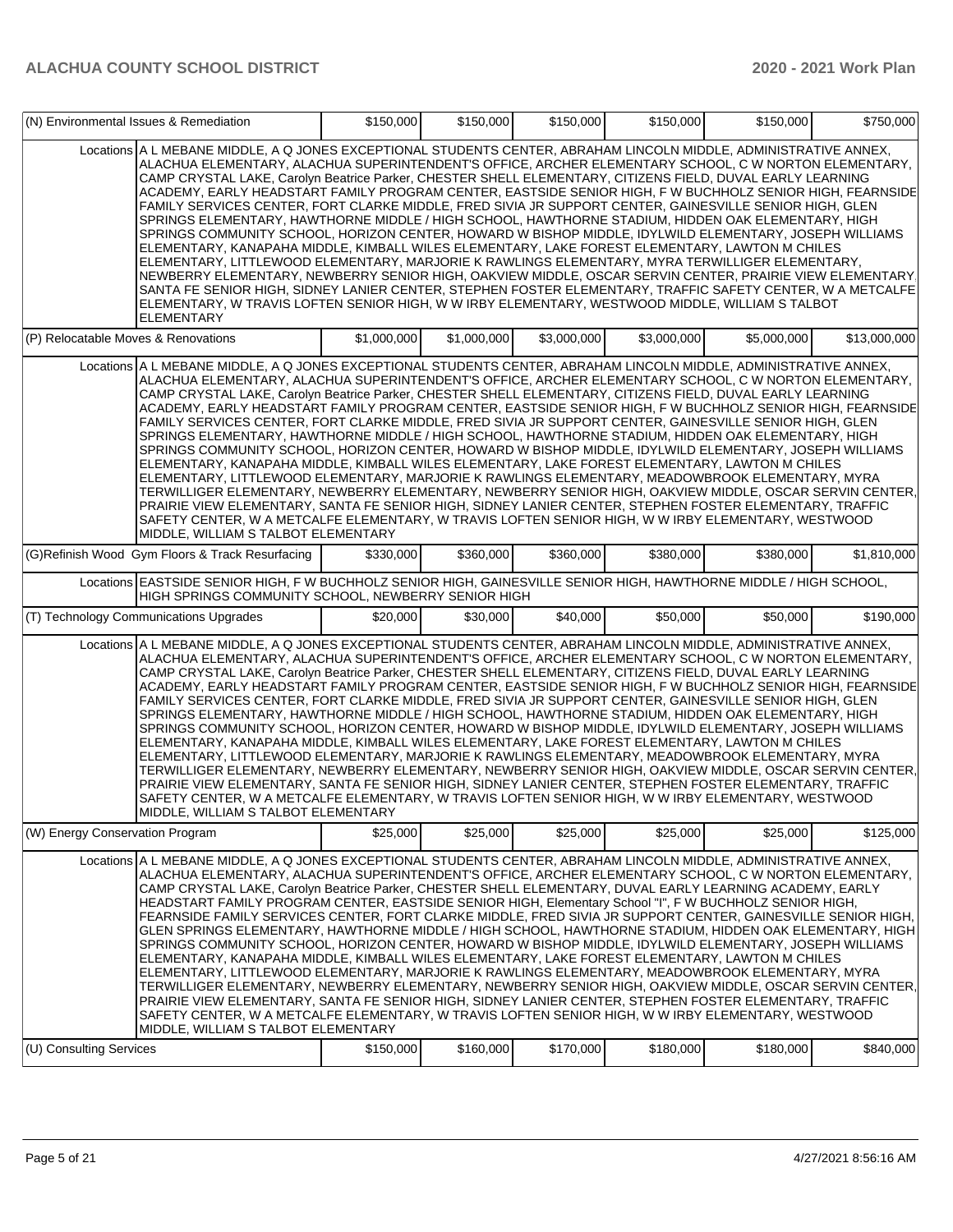| Locations A L MEBANE MIDDLE, A Q JONES EXCEPTIONAL STUDENTS CENTER, ABRAHAM LINCOLN MIDDLE, ADMINISTRATIVE ANNEX,<br><b>ELEMENTARY</b> |                                     |              |              |              |              | ALACHUA ELEMENTARY, ALACHUA SUPERINTENDENT'S OFFICE, ARCHER ELEMENTARY SCHOOL, C W NORTON ELEMENTARY,<br>CAMP CRYSTAL LAKE, Carolyn Beatrice Parker, CHESTER SHELL ELEMENTARY, CITIZENS FIELD, DUVAL EARLY LEARNING<br>ACADEMY, EARLY HEADSTART FAMILY PROGRAM CENTER, EASTSIDE SENIOR HIGH, Elementary School "I", F W BUCHHOLZ<br>SENIOR HIGH, FEARNSIDE FAMILY SERVICES CENTER, FORT CLARKE MIDDLE, FRED SIVIA JR SUPPORT CENTER, GAINESVILLE<br>SENIOR HIGH, GLEN SPRINGS ELEMENTARY, HAWTHORNE MIDDLE / HIGH SCHOOL, HAWTHORNE STADIUM, HIDDEN OAK<br>ELEMENTARY, HIGH SPRINGS COMMUNITY SCHOOL, HORIZON CENTER, HOWARD W BISHOP MIDDLE, IDYLWILD ELEMENTARY,<br>JOSEPH WILLIAMS ELEMENTARY, KANAPAHA MIDDLE, KIMBALL WILES ELEMENTARY, LAKE FOREST ELEMENTARY, LAWTON M<br>CHILES ELEMENTARY, LITTLEWOOD ELEMENTARY, MARJORIE K RAWLINGS ELEMENTARY, MYRA TERWILLIGER ELEMENTARY,<br>NEWBERRY ELEMENTARY, NEWBERRY SENIOR HIGH, OAKVIEW MIDDLE, OSCAR SERVIN CENTER, PRAIRIE VIEW ELEMENTARY<br>SANTA FE SENIOR HIGH, SIDNEY LANIER CENTER, STEPHEN FOSTER ELEMENTARY, TRAFFIC SAFETY CENTER, W A METCALFE<br>ELEMENTARY, W TRAVIS LOFTEN SENIOR HIGH, W W IRBY ELEMENTARY, WESTWOOD MIDDLE, WILLIAM S TALBOT |              |
|----------------------------------------------------------------------------------------------------------------------------------------|-------------------------------------|--------------|--------------|--------------|--------------|---------------------------------------------------------------------------------------------------------------------------------------------------------------------------------------------------------------------------------------------------------------------------------------------------------------------------------------------------------------------------------------------------------------------------------------------------------------------------------------------------------------------------------------------------------------------------------------------------------------------------------------------------------------------------------------------------------------------------------------------------------------------------------------------------------------------------------------------------------------------------------------------------------------------------------------------------------------------------------------------------------------------------------------------------------------------------------------------------------------------------------------------------------------------------------------------------------------------|--------------|
| (Z) Construction Contingency                                                                                                           |                                     | \$2,149,986  | \$3,895,396  | \$2,140,543  | \$2,324,510  | \$2,067,883                                                                                                                                                                                                                                                                                                                                                                                                                                                                                                                                                                                                                                                                                                                                                                                                                                                                                                                                                                                                                                                                                                                                                                                                         | \$12,578,318 |
| Locations A L MEBANE MIDDLE, A Q JONES EXCEPTIONAL STUDENTS CENTER, ABRAHAM LINCOLN MIDDLE, ADMINISTRATIVE ANNEX,                      | MIDDLE, WILLIAM S TALBOT ELEMENTARY |              |              |              |              | ALACHUA ELEMENTARY, ALACHUA SUPERINTENDENT'S OFFICE, ARCHER ELEMENTARY SCHOOL, C W NORTON ELEMENTARY,<br>CAMP CRYSTAL LAKE, Carolyn Beatrice Parker, CHESTER SHELL ELEMENTARY, CITIZENS FIELD, DUVAL EARLY LEARNING<br>ACADEMY, EARLY HEADSTART FAMILY PROGRAM CENTER, EASTSIDE SENIOR HIGH, F W BUCHHOLZ SENIOR HIGH, FEARNSIDE<br>FAMILY SERVICES CENTER, FORT CLARKE MIDDLE, FRED SIVIA JR SUPPORT CENTER, GAINESVILLE SENIOR HIGH, GLEN<br>SPRINGS ELEMENTARY, HAWTHORNE MIDDLE / HIGH SCHOOL, HAWTHORNE STADIUM, HIDDEN OAK ELEMENTARY, HIGH<br>SPRINGS COMMUNITY SCHOOL, HORIZON CENTER, HOWARD W BISHOP MIDDLE, IDYLWILD ELEMENTARY, JOSEPH WILLIAMS<br>ELEMENTARY, KANAPAHA MIDDLE, KIMBALL WILES ELEMENTARY, LAKE FOREST ELEMENTARY, LAWTON M CHILES<br>ELEMENTARY, LITTLEWOOD ELEMENTARY, MARJORIE K RAWLINGS ELEMENTARY, MEADOWBROOK ELEMENTARY, MYRA<br>TERWILLIGER ELEMENTARY, NEWBERRY ELEMENTARY, NEWBERRY SENIOR HIGH, OAKVIEW MIDDLE, OSCAR SERVIN CENTER,<br>PRAIRIE VIEW ELEMENTARY, SANTA FE SENIOR HIGH, SIDNEY LANIER CENTER, STEPHEN FOSTER ELEMENTARY, TRAFFIC<br>SAFETY CENTER, W A METCALFE ELEMENTARY, W TRAVIS LOFTEN SENIOR HIGH, W W IRBY ELEMENTARY, WESTWOOD                        |              |
| (U) School Concurrency Management                                                                                                      |                                     | \$35,000     | \$35,000     | \$35,000     | \$35,000     | \$35,000                                                                                                                                                                                                                                                                                                                                                                                                                                                                                                                                                                                                                                                                                                                                                                                                                                                                                                                                                                                                                                                                                                                                                                                                            | \$175,000    |
| Locations A L MEBANE MIDDLE, A Q JONES EXCEPTIONAL STUDENTS CENTER, ABRAHAM LINCOLN MIDDLE, ALACHUA ELEMENTARY,<br><b>ELEMENTARY</b>   |                                     |              |              |              |              | ARCHER ELEMENTARY SCHOOL, C W NORTON ELEMENTARY, Carolyn Beatrice Parker, CHESTER SHELL ELEMENTARY, DUVAL<br>EARLY LEARNING ACADEMY, EASTSIDE SENIOR HIGH, Elementary School "I", F W BUCHHOLZ SENIOR HIGH, FORT CLARKE<br>MIDDLE, GAINESVILLE SENIOR HIGH, GLEN SPRINGS ELEMENTARY, HAWTHORNE MIDDLE / HIGH SCHOOL, HIDDEN OAK<br>ELEMENTARY, HIGH SPRINGS COMMUNITY SCHOOL, HOWARD W BISHOP MIDDLE, IDYLWILD ELEMENTARY, JOSEPH WILLIAMS<br>ELEMENTARY, KANAPAHA MIDDLE, KIMBALL WILES ELEMENTARY, LAKE FOREST ELEMENTARY, LAWTON M CHILES<br>ELEMENTARY, LITTLEWOOD ELEMENTARY, MARJORIE K RAWLINGS ELEMENTARY, MEADOWBROOK ELEMENTARY, MYRA<br>TERWILLIGER ELEMENTARY, NEWBERRY ELEMENTARY, NEWBERRY SENIOR HIGH, OAKVIEW MIDDLE, PRAIRIE VIEW<br>ELEMENTARY, SANTA FE SENIOR HIGH, SIDNEY LANIER CENTER, STEPHEN FOSTER ELEMENTARY, W A METCALFE<br>ELEMENTARY, W TRAVIS LOFTEN SENIOR HIGH, W W IRBY ELEMENTARY, WESTWOOD MIDDLE, WILLIAM S TALBOT                                                                                                                                                                                                                                                            |              |
| (J) Furniture & Equipment                                                                                                              |                                     | \$50,000     | \$50,000     | \$50,000     | \$50,000     | \$50,000                                                                                                                                                                                                                                                                                                                                                                                                                                                                                                                                                                                                                                                                                                                                                                                                                                                                                                                                                                                                                                                                                                                                                                                                            | \$250,000    |
| Locations A L MEBANE MIDDLE, A Q JONES EXCEPTIONAL STUDENTS CENTER, ABRAHAM LINCOLN MIDDLE, ADMINISTRATIVE ANNEX,                      | MIDDLE. WILLIAM S TALBOT ELEMENTARY |              |              |              |              | ALACHUA ELEMENTARY, ALACHUA SUPERINTENDENT'S OFFICE, ARCHER ELEMENTARY SCHOOL, C W NORTON ELEMENTARY,<br>CAMP CRYSTAL LAKE, Carolyn Beatrice Parker, CHESTER SHELL ELEMENTARY, CITIZENS FIELD, DUVAL EARLY LEARNING<br>ACADEMY, EARLY HEADSTART FAMILY PROGRAM CENTER, EASTSIDE SENIOR HIGH, F W BUCHHOLZ SENIOR HIGH, FEARNSIDE<br>FAMILY SERVICES CENTER, FORT CLARKE MIDDLE, FRED SIVIA JR SUPPORT CENTER, GAINESVILLE SENIOR HIGH, GLEN<br>SPRINGS ELEMENTARY, HAWTHORNE MIDDLE / HIGH SCHOOL, HAWTHORNE STADIUM, HIDDEN OAK ELEMENTARY, HIGH<br>SPRINGS COMMUNITY SCHOOL, HORIZON CENTER, HOWARD W BISHOP MIDDLE, IDYLWILD ELEMENTARY, JOSEPH WILLIAMS<br>ELEMENTARY, KANAPAHA MIDDLE, KIMBALL WILES ELEMENTARY, LAKE FOREST ELEMENTARY, LAWTON M CHILES<br>ELEMENTARY, LITTLEWOOD ELEMENTARY, MARJORIE K RAWLINGS ELEMENTARY, MEADOWBROOK ELEMENTARY, MYRA<br>TERWILLIGER ELEMENTARY, NEWBERRY ELEMENTARY, NEWBERRY SENIOR HIGH, OAKVIEW MIDDLE, OSCAR SERVIN CENTER,<br>PRAIRIE VIEW ELEMENTARY, SANTA FE SENIOR HIGH, SIDNEY LANIER CENTER, STEPHEN FOSTER ELEMENTARY, TRAFFIC<br>SAFETY CENTER, W A METCALFE ELEMENTARY, W TRAVIS LOFTEN SENIOR HIGH, W W IRBY ELEMENTARY, WESTWOOD                        |              |
|                                                                                                                                        | Total:                              | \$11,659,986 | \$14,085,396 | \$14,860,543 | \$15,554,510 | \$17,307,883                                                                                                                                                                                                                                                                                                                                                                                                                                                                                                                                                                                                                                                                                                                                                                                                                                                                                                                                                                                                                                                                                                                                                                                                        | \$73,468,318 |

# **Local 1.50 Mill Expenditure For Maintenance, Repair and Renovation**

Anticipated expenditures expected from local funding sources over the years covered by the current work plan.

| Item                                      | 2020 - 2021<br><b>Actual Budget</b> | 2021 - 2022<br>Projected | 2022 - 2023<br>Projected | $2023 - 2024$<br>Projected | $2024 - 2025$<br>Projected | <b>Total</b> |
|-------------------------------------------|-------------------------------------|--------------------------|--------------------------|----------------------------|----------------------------|--------------|
| Remaining Maint and Repair from 1.5 Mills | \$11.659.986                        | \$14.085.396             | \$14.860.543             | \$15.554.510               | \$17.307.883               | \$73.468.318 |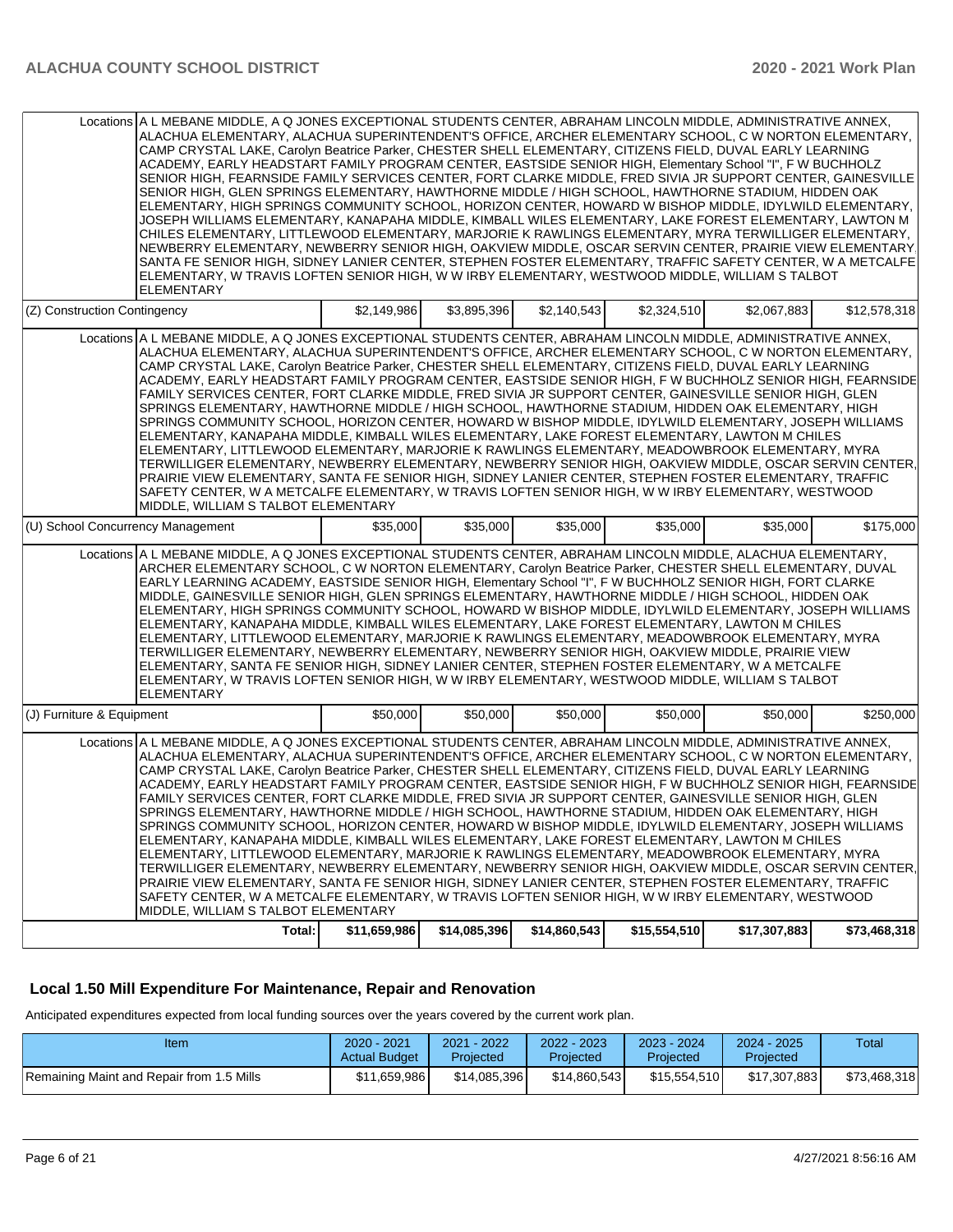| Maintenance/Repair Salaries                                  | \$3,700,000  | \$3,700,000  | \$3,700,000  | \$3,700,000  | \$3,700,000  | \$18,500,000  |
|--------------------------------------------------------------|--------------|--------------|--------------|--------------|--------------|---------------|
| School Bus Purchases                                         | \$1,000,000  | \$2,000,000  | \$2,000,000  | \$2,000,000  | \$2,000,000  | \$9,000,000   |
| <b>Other Vehicle Purchases</b>                               | \$250,000    | \$250,000    | \$250,000    | \$250,000    | \$250,000    | \$1,250,000   |
| Capital Outlay Equipment                                     | \$0          | \$0          | \$0          | \$0          | \$0          | \$0           |
| Rent/Lease Payments                                          | \$0          | \$0          | \$0          | \$0          | \$0          | \$0           |
| <b>COP Debt Service</b>                                      | \$8,151,499  | \$5,406,617  | \$5,435,413  | \$5,469,507  | \$4,569,037  | \$29,032,073  |
| Rent/Lease Relocatables                                      | \$750,000    | \$850,000    | \$850,000    | \$950,000    | \$950,000    | \$4,350,000   |
| <b>Environmental Problems</b>                                | \$0          | \$0          | \$0          | \$0          | \$0          | \$0           |
| s.1011.14 Debt Service                                       | \$0          | \$0          | \$0          | \$0          | \$0          | \$0           |
| <b>Special Facilities Construction Account</b>               | \$0          | \$0          | \$0          | \$0          | \$0          | \$0           |
| Premiums for Property Casualty Insurance - 1011.71<br>(4a,b) | \$0          | \$0          | \$0          | \$0          | \$0          | \$0           |
| Qualified School Construction Bonds (QSCB)                   | \$506,092    | \$506,092    | \$506,092    | \$506,092    | \$506,092    | \$2,530,460   |
| Qualified Zone Academy Bonds (QZAB)                          | \$0          | \$0          | \$0          | \$0          | \$0          | \$0           |
| <b>Local Expenditure Totals:</b>                             | \$26,017,577 | \$26,798,105 | \$27,602,048 | \$28,430,109 | \$29,283,012 | \$138,130,851 |

# **Revenue**

# **1.50 Mill Revenue Source**

Schedule of Estimated Capital Outlay Revenue from each currently approved source which is estimated to be available for expenditures on the projects included in the tentative district facilities work program. All amounts are NET after considering carryover balances, interest earned, new COP's, 1011.14 and 1011.15 loans, etc. Districts cannot use 1.5-Mill funds for salaries except for those explicitly associated with maintenance/repair projects. (1011.71 (5), F.S.)

| <b>Item</b>                                                                         | Fund | $2020 - 2021$<br><b>Actual Value</b> | $2021 - 2022$<br>Projected | $2022 - 2023$<br>Projected | $2023 - 2024$<br>Projected | $2024 - 2025$<br>Projected | <b>Total</b>     |
|-------------------------------------------------------------------------------------|------|--------------------------------------|----------------------------|----------------------------|----------------------------|----------------------------|------------------|
| (1) Non-exempt property<br>lassessed valuation                                      |      | \$18,067,761,957                     | \$18,609,794,816           | \$19,168,088,660           | \$19,743,131,320           | \$20,335,425,260           | \$95,924,202,013 |
| $(2)$ The Millage projected for<br>discretionary capital outlay per<br>ls.1011.71   |      | 1.50                                 | 1.50                       | 1.50                       | 1.50                       | 1.50                       |                  |
| $(3)$ Full value of the 1.50-Mill<br>discretionary capital outlay per<br>ls.1011.71 |      | \$30,353,840                         | \$31,264,455               | \$32,202,389               | \$33,168,461               | \$34,163,514               | \$161,152,659    |
| (4) Value of the portion of the 1.50<br>-Mill ACTUALLY levied                       | 370  | \$26,017,577                         | \$26,798,105               | \$27,602,048               | \$28,430,109               | \$29,283,012               | \$138,130,851    |
| $(5)$ Difference of lines $(3)$ and $(4)$                                           |      | \$4,336,263                          | \$4,466,350                | \$4,600,341                | \$4,738,352                | \$4,880,502                | \$23,021,808     |

# **PECO Revenue Source**

The figure in the row designated "PECO Maintenance" will be subtracted from funds available for new construction because PECO maintenance dollars cannot be used for new construction.

| Item                         | Fund  | 2020 - 2021<br><b>Actual Budget</b> | $-2022$<br>2021<br>Projected | 2022 - 2023<br>Projected | 2023 - 2024<br>Projected | $2024 - 2025$<br>Projected | Total |
|------------------------------|-------|-------------------------------------|------------------------------|--------------------------|--------------------------|----------------------------|-------|
| <b>PECO New Construction</b> | 340 l | \$0 <sub>1</sub>                    | \$0                          | \$0                      | ¢∩                       | \$0                        | \$0   |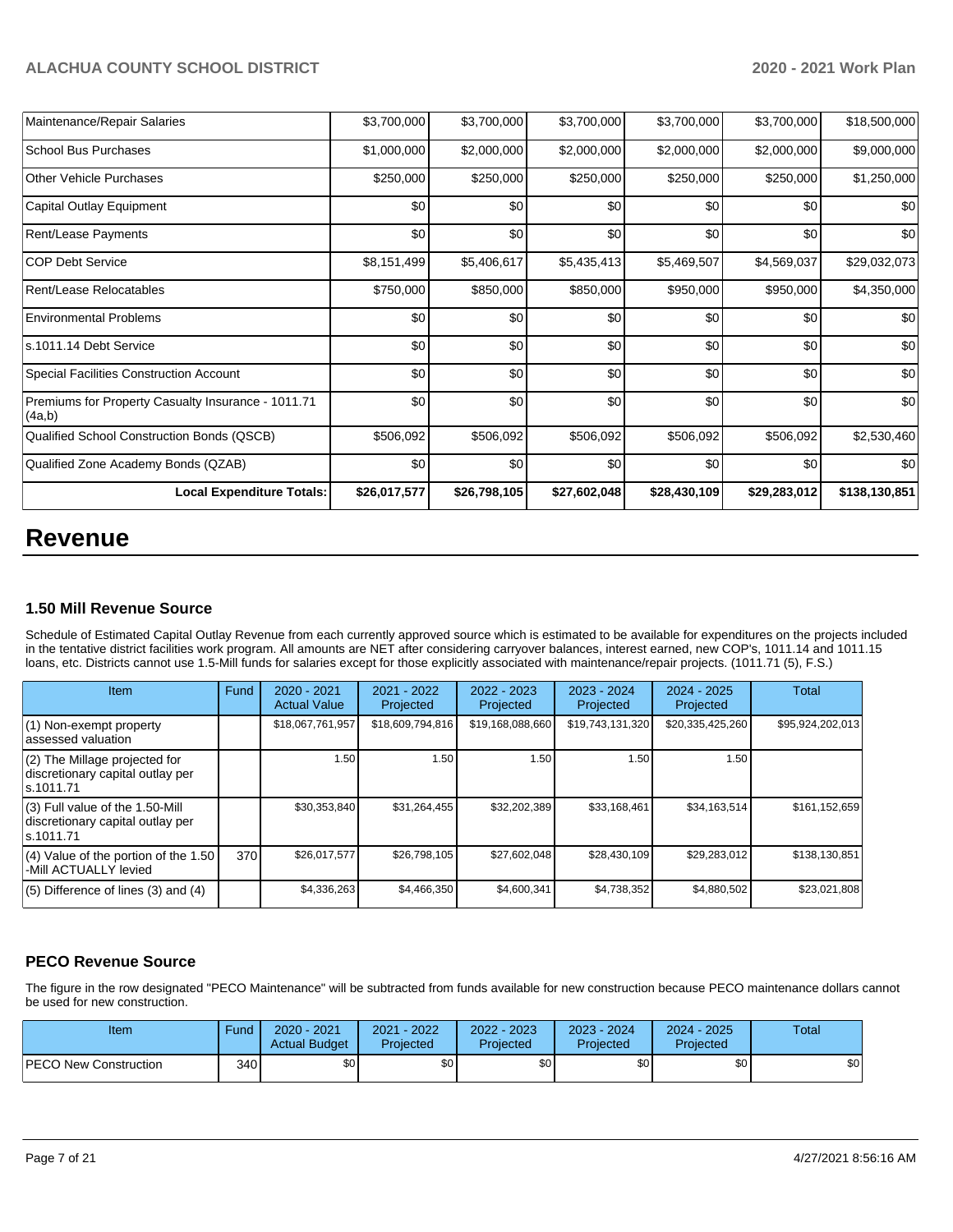| <b>PECO Maintenance Expenditures</b> | \$0 | \$0 <sub>1</sub> | \$C | ሶስ<br>ა∪ | ሰሰ<br>Ψ | ົົ<br>Ψ |
|--------------------------------------|-----|------------------|-----|----------|---------|---------|
|                                      | \$0 | \$0              | \$0 | \$0      | \$0     | \$0     |

## **CO & DS Revenue Source**

Revenue from Capital Outlay and Debt Service funds.

| Item                                      | Fund | $2020 - 2021$<br><b>Actual Budget</b> | 2021 - 2022<br>Projected | $2022 - 2023$<br>Projected | $2023 - 2024$<br>Projected | $2024 - 2025$<br>Projected | Total       |
|-------------------------------------------|------|---------------------------------------|--------------------------|----------------------------|----------------------------|----------------------------|-------------|
| ICO & DS Cash Flow-through<br>Distributed | 360  | \$992.037                             | \$992,037                | \$992.037                  | \$992.037                  | \$992,037                  | \$4,960,185 |
| ICO & DS Interest on<br>Undistributed CO  | 360  | \$28.964                              | \$28,964                 | \$28.964                   | \$28,964                   | \$28.964                   | \$144.820   |
|                                           |      | \$1,021,001                           | \$1,021,001              | \$1,021,001                | \$1,021,001                | \$1,021,001                | \$5,105,005 |

## **Fair Share Revenue Source**

Nothing reported for this section. All legally binding commitments for proportionate fair-share mitigation for impacts on public school facilities must be included in the 5-year district work program.

## **Sales Surtax Referendum**

Specific information about any referendum for a 1-cent or ½-cent surtax referendum during the previous year.

**Did the school district hold a surtax referendum during the past fiscal year 2019 - 2020?**

| <b>Sales Surtax Type:</b>                                                   | <b>Half Cent Sales Surtax</b> |
|-----------------------------------------------------------------------------|-------------------------------|
| Date of Election:                                                           | 11/6/2018                     |
| Date of Expiration:                                                         | 12/31/2030                    |
| <b>Anticipated Revenue Start Date:</b>                                      | 1/1/2019                      |
| <b>Anticipated Revenue End Date:</b>                                        | 12/31/2030                    |
| <b>Estimated Annualized Revenue:</b>                                        | \$23.927.203                  |
| Total \$ Amount Projected to be Received for the<br><b>Duration of Tax:</b> | \$286,610,060                 |
| <b>Number of Years Tax In Effect:</b>                                       | 12                            |
| <b>Percentage of Vote FOR:</b>                                              | 68 %                          |
| <b>Percentage of Vote AGAINST:</b>                                          | 32%                           |

# **Additional Revenue Source**

Yes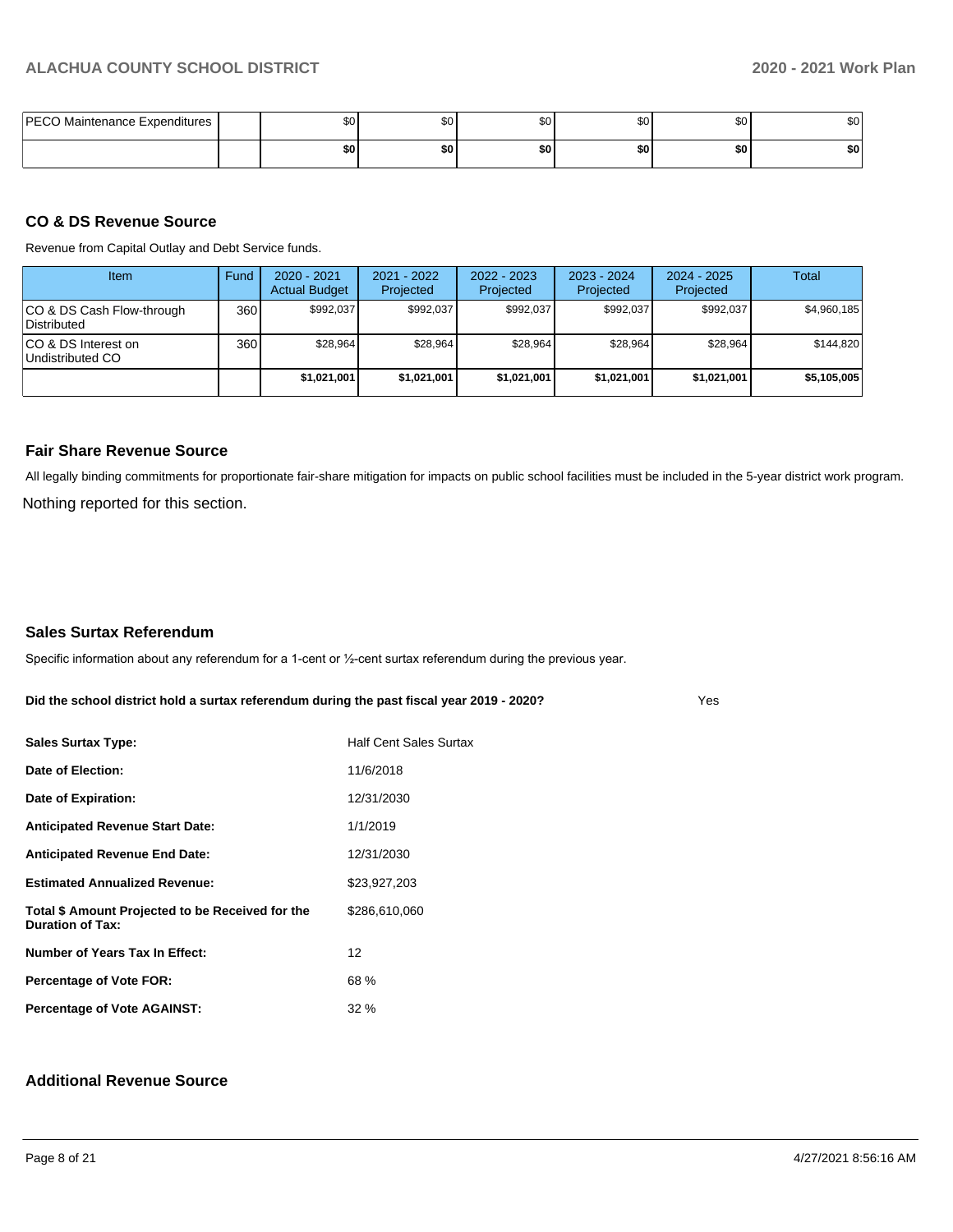# Any additional revenue sources

| Item                                                                                                               | 2020 - 2021<br><b>Actual Value</b> | 2021 - 2022<br>Projected | 2022 - 2023<br>Projected | 2023 - 2024<br>Projected | 2024 - 2025<br>Projected | <b>Total</b>    |
|--------------------------------------------------------------------------------------------------------------------|------------------------------------|--------------------------|--------------------------|--------------------------|--------------------------|-----------------|
| Proceeds from a s.1011.14/15 F.S. Loans                                                                            | \$0                                | \$0                      | \$0                      | \$0                      | \$0                      | \$0             |
| District Bonds - Voted local bond<br>referendum proceeds per s.9, Art VII<br><b>State Constitution</b>             | \$0                                | \$0                      | \$0                      | \$0                      | \$0                      | \$0             |
| Proceeds from Special Act Bonds                                                                                    | \$0                                | \$0                      | \$0                      | \$0                      | \$0                      | \$0             |
| Estimated Revenue from CO & DS Bond<br>Sale                                                                        | \$0                                | \$0                      | \$0                      | \$0                      | \$0                      | \$0             |
| Proceeds from Voted Capital<br>Improvements millage                                                                | \$0                                | \$0                      | \$0                      | \$0                      | \$0                      | \$0             |
| Other Revenue for Other Capital Projects                                                                           | \$0                                | \$0                      | \$0                      | \$0                      | \$0                      | \$0             |
| Proceeds from 1/2 cent sales surtax<br>authorized by school board                                                  | \$17,500,000                       | \$23,927,203             | \$23,927,203             | \$23,927,203             | \$23,927,203             | \$113,208,812   |
| Proceeds from local governmental<br>infrastructure sales surtax                                                    | \$0                                | \$0                      | \$0                      | \$0                      | \$0                      | \$0             |
| Proceeds from Certificates of<br>Participation (COP's) Sale                                                        | \$0                                | \$0                      | \$0                      | \$0                      | \$0                      | \$0             |
| Classrooms First Bond proceeds amount<br>authorized in FY 1997-98                                                  | \$0                                | \$0                      | \$0                      | \$0                      | \$0                      | \$0             |
| <b>Classrooms for Kids</b>                                                                                         | \$0                                | \$0                      | \$0                      | \$0                      | \$0                      | \$0             |
| <b>District Equity Recognition</b>                                                                                 | \$0                                | \$0                      | \$0                      | \$0                      | \$0                      | \$0             |
| <b>Federal Grants</b>                                                                                              | \$0                                | \$0                      | \$0                      | \$0                      | \$0                      | \$0             |
| Proportionate share mitigation (actual<br>cash revenue only, not in kind donations)                                | \$0                                | \$0                      | \$0                      | \$0                      | \$0                      | \$0             |
| Impact fees received                                                                                               | \$0                                | \$0                      | \$0                      | \$0                      | \$0                      | \$0             |
| Private donations                                                                                                  | \$0                                | \$0                      | \$0                      | \$0                      | \$0                      | \$0             |
| Grants from local governments or not-for-<br>profit organizations                                                  | \$0                                | \$0                      | \$0                      | \$0                      | \$0                      | \$0             |
| Interest, Including Profit On Investment                                                                           | \$200,000                          | \$300,000                | \$400,000                | \$500,000                | \$500,000                | \$1,900,000     |
| Revenue from Bonds pledging proceeds<br>from 1 cent or 1/2 cent Sales Surtax                                       | \$0                                | \$0                      | \$0                      | \$0                      | \$0                      | \$0             |
| <b>Total Fund Balance Carried Forward</b>                                                                          | \$127,623,825                      | \$51,331,165             | \$28,782,743             | \$16,334,946             | \$13,987,024             | \$238,059,703   |
| General Capital Outlay Obligated Fund<br>Balance Carried Forward From Total<br><b>Fund Balance Carried Forward</b> | (\$51,430,973)                     | (\$17,741,869)           | (\$8,917,680)            | (\$20,180,050)           | (\$17,270,311)           | (\$115,540,883) |
| <b>Special Facilities Construction Account</b>                                                                     | \$0                                | \$0                      | \$0                      | \$0                      | \$0                      | \$0             |
| One Cent - 1/2 Cent Sales Surtax Debt<br>Service From Total Fund Balance Carried<br>Forward                        | (\$2,741,635)                      | (\$11,775,625)           | (\$11,775,000)           | (\$11,775,125)           | (\$11,775,000)           | (\$49,842,385)  |
| Capital Outlay Projects Funds Balance<br>Carried Forward From Total Fund<br><b>Balance Carried Forward</b>         | \$0                                | \$0                      | \$0                      | \$0                      | \$0                      | \$0             |
| <b>Subtotal</b>                                                                                                    | \$91,151,217                       | \$46,040,874             | \$32,417,266             | \$8,806,974              | \$9,368,916              | \$187,785,247   |

# **Total Revenue Summary**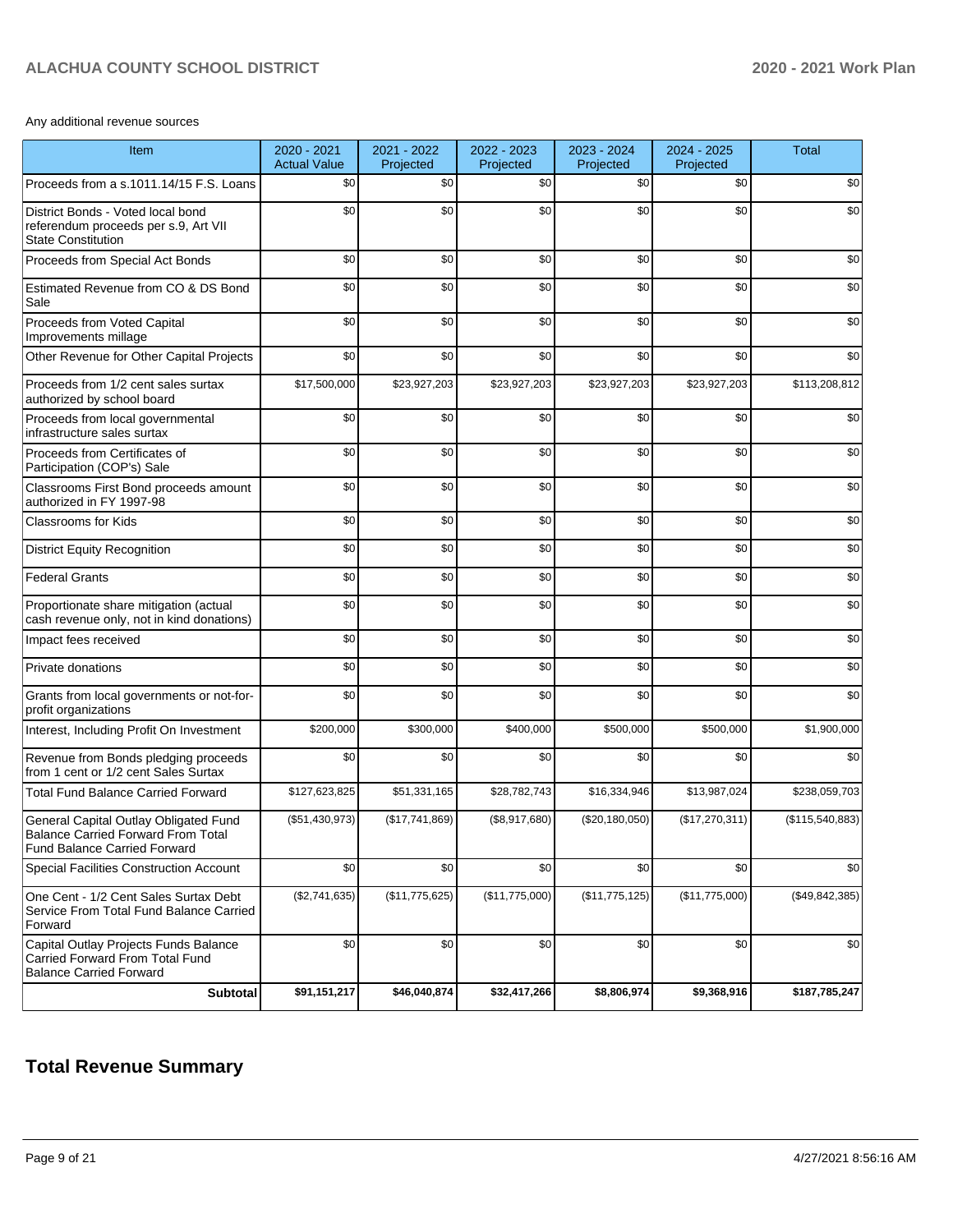| Item Name                                                  | $2020 - 2021$<br><b>Budget</b> | $2021 - 2022$<br>Projected | 2022 - 2023<br>Projected | 2023 - 2024<br>Projected | $2024 - 2025$<br>Projected | <b>Five Year Total</b> |
|------------------------------------------------------------|--------------------------------|----------------------------|--------------------------|--------------------------|----------------------------|------------------------|
| Local 1.5 Mill Discretionary Capital Outlay<br>Revenue     | \$26,017,577                   | \$26,798,105               | \$27,602,048             | \$28,430,109             | \$29,283,012               | \$138,130,851          |
| PECO and 1.5 Mill Maint and Other 1.5<br>Mill Expenditures | (\$26,017,577)                 | (S26.798.105)              | (\$27,602,048)           | (\$28,430,109)           | (\$29, 283, 012)           | (\$138, 130, 851)      |
| PECO Maintenance Revenue                                   | \$0 <sub>1</sub>               | \$0                        | \$0                      | \$0                      | \$0 <sub>1</sub>           | \$0                    |
| Available 1.50 Mill for New<br>  Construction              | \$0                            | \$0                        | \$0                      | \$0                      | \$0                        | \$0                    |

| <b>Item Name</b>                     | 2020 - 2021<br><b>Budget</b> | $2021 - 2022$<br>Projected | 2022 - 2023<br>Projected | 2023 - 2024<br>Projected | $2024 - 2025$<br>Projected | <b>Five Year Total</b> |
|--------------------------------------|------------------------------|----------------------------|--------------------------|--------------------------|----------------------------|------------------------|
| ICO & DS Revenue                     | \$1,021,001                  | \$1,021,001                | \$1,021,001              | \$1,021,001              | \$1,021,001                | \$5,105,005            |
| <b>PECO New Construction Revenue</b> | \$0                          | \$0                        | \$0                      | \$0                      | \$0                        | \$0                    |
| Other/Additional Revenue             | \$91,151,217                 | \$46,040,874               | \$32,417,266             | \$8,806,974              | \$9,368,916                | \$187,785,247          |
| <b>Total Additional Revenuel</b>     | \$92,172,218                 | \$47,061,875               | \$33,438,267             | \$9,827,975              | \$10,389,917               | \$192,890,252          |
| <b>Total Available Revenue</b>       | \$92,172,218                 | \$47,061,875               | \$33,438,267             | \$9,827,975              | \$10,389,917               | \$192,890,252          |

# **Project Schedules**

# **Capacity Project Schedules**

A schedule of capital outlay projects necessary to ensure the availability of satisfactory classrooms for the projected student enrollment in K-12 programs.

| <b>Project Description</b>     | Location                              |                  | 2020 - 2021 | 2021 - 2022 | 2022 - 2023 | 2023 - 2024  | 2024 - 2025  | <b>Total</b>    | <b>Funded</b> |
|--------------------------------|---------------------------------------|------------------|-------------|-------------|-------------|--------------|--------------|-----------------|---------------|
| New 8 Room<br>Science Building | <b>EASTSIDE SENIOR</b><br><b>HIGH</b> | Planned<br>Cost: | \$0         | \$2,000,000 | \$4,100,000 | \$0          | \$0          | \$6,100,000 Yes |               |
|                                | <b>Student Stations:</b>              |                  | 0           |             | 200         |              |              | 200             |               |
|                                | <b>Total Classrooms:</b>              |                  | $\Omega$    |             | 8           |              | <sup>0</sup> | 8               |               |
|                                | Gross Sq Ft:                          |                  | 0           |             | 10,000      | 0            | 0            | 10,000          |               |
| New 8 Room<br>Science Building | F W BUCHHOLZ<br><b>SENIOR HIGH</b>    | Planned<br>Cost: | \$0         | \$2,000,000 | \$4,100,000 | \$0          | \$0          | \$6,100,000 Yes |               |
|                                | <b>Student Stations:</b>              |                  | 0           |             | 200         | 0            |              | 200             |               |
|                                | <b>Total Classrooms:</b>              |                  | 0           |             | 8           | <sup>n</sup> | U            | 8               |               |
|                                |                                       | Gross Sq Ft:     | 0           |             | 10,000      |              |              | 10,000          |               |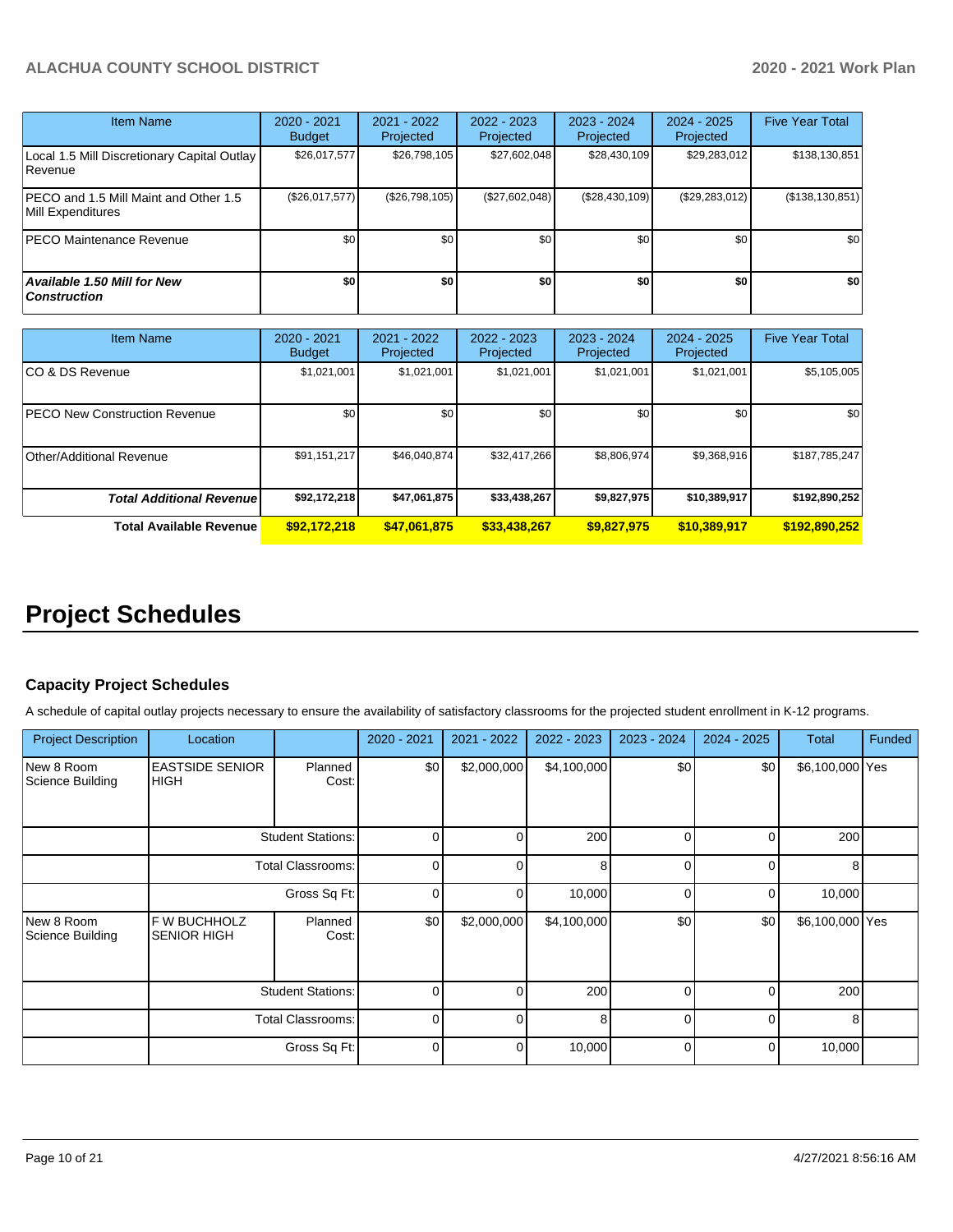| New 42 Classroom<br>building, 8 science<br>classrooms, and new<br>media center to<br>replace demolished<br>buildings. Demolish<br>buildings 1-7,9-13.<br>Renovate buildings<br>8,14,15. HVAC for<br>buildings 18 & 20. | <b>WESTWOOD</b><br><b>MIDDLE</b>     | Planned<br>Cost:         | \$3,000,000  | \$16,000,000 | \$16,000,000 | \$0         | \$0          | \$35,000,000 Yes          |  |
|------------------------------------------------------------------------------------------------------------------------------------------------------------------------------------------------------------------------|--------------------------------------|--------------------------|--------------|--------------|--------------|-------------|--------------|---------------------------|--|
|                                                                                                                                                                                                                        | <b>Student Stations:</b>             |                          | $\mathbf 0$  | $\mathbf 0$  | 264          | $\mathbf 0$ | $\mathbf 0$  | 264                       |  |
|                                                                                                                                                                                                                        |                                      | Total Classrooms:        | $\mathbf 0$  | $\mathbf 0$  | 12           | 0           | 0            | 12                        |  |
|                                                                                                                                                                                                                        |                                      | Gross Sq Ft:             | 150,000      | $\mathbf 0$  | $\mathbf 0$  | 0           | $\mathbf 0$  | 150,000                   |  |
| Classrooms to<br>Replace Demolished<br>Buildings.                                                                                                                                                                      | <b>IDYLWILD</b><br><b>ELEMENTARY</b> | Planned<br>Cost:         | \$16,243,042 | \$4,060,760  | \$0          | \$0         | \$0          | \$20,303,802 Yes          |  |
|                                                                                                                                                                                                                        |                                      | <b>Student Stations:</b> | 0            | 105          | 0            | $\mathbf 0$ | 0            | 105                       |  |
|                                                                                                                                                                                                                        |                                      | <b>Total Classrooms:</b> | $\pmb{0}$    | 6            | $\pmb{0}$    | 0           | 0            | 6                         |  |
|                                                                                                                                                                                                                        |                                      | Gross Sq Ft:             | 0            | 16,460       | 0            | $\mathbf 0$ | 0            | 16,460                    |  |
| New CR Building to<br>Replace Demolished<br><b>Buildings</b>                                                                                                                                                           | W A METCALFE<br><b>ELEMENTARY</b>    | Planned<br>Cost:         | \$14,321,435 | \$3,580,359  | \$0          | \$0         | \$0          | \$17,901,794 Yes          |  |
|                                                                                                                                                                                                                        |                                      | <b>Student Stations:</b> | $\pmb{0}$    | 159          | $\pmb{0}$    | $\mathbf 0$ | $\mathbf 0$  | 159                       |  |
|                                                                                                                                                                                                                        |                                      | Total Classrooms:        | $\pmb{0}$    | 9            | 0            | 0           | 0            | 9                         |  |
|                                                                                                                                                                                                                        |                                      | Gross Sq Ft:             | $\pmb{0}$    | 22,632       | $\mathbf 0$  | $\mathbf 0$ | $\mathbf 0$  | 22,632                    |  |
| New Classroom<br><b>Buildings</b>                                                                                                                                                                                      | <b>OAKVIEW MIDDLE</b>                | Planned<br>Cost:         | \$2,673,543  | \$5,000,000  | \$1,238,267  | \$0         | \$0          | \$8,911,810 Yes           |  |
|                                                                                                                                                                                                                        |                                      | <b>Student Stations:</b> | 0            | 0            | 352          | 0           | 0            | 352                       |  |
|                                                                                                                                                                                                                        |                                      | Total Classrooms:        | $\pmb{0}$    | $\mathbf 0$  | 16           | 0           | 0            | 16                        |  |
|                                                                                                                                                                                                                        |                                      | Gross Sq Ft:             | $\pmb{0}$    | $\mathbf 0$  | 19,157       | 0           | 0            | 19,157                    |  |
| New Elementary I                                                                                                                                                                                                       | Location not<br>specified            | Planned<br>Cost:         | \$22,801,381 | \$5,700,344  | \$0          | \$0         | \$0          | \$28,501,725 Yes          |  |
|                                                                                                                                                                                                                        |                                      | <b>Student Stations:</b> | $\pmb{0}$    | 900          | $\mathbf 0$  | $\mathbf 0$ | $\mathbf 0$  | 900                       |  |
|                                                                                                                                                                                                                        |                                      | Total Classrooms:        | $\pmb{0}$    | 41           | 0            | 0           | $\mathbf 0$  | 41                        |  |
|                                                                                                                                                                                                                        |                                      | Gross Sq Ft:             | $\mathbf 0$  | 120,549      | $\pmb{0}$    | $\mathbf 0$ | $\mathbf{0}$ | 120,549                   |  |
|                                                                                                                                                                                                                        |                                      | $D$ lannad Oasta         |              | 25000000     |              | ا مە        |              | $\epsilon$ ol espoziosos. |  |

| <b>Planned Cost:</b>       | \$59,039,401 |         | $$38,341,463$ $$25,438,267$ | \$0 | \$0 \$122,819,131 |
|----------------------------|--------------|---------|-----------------------------|-----|-------------------|
| <b>Student Stations: I</b> |              | 1,164   | 1,016                       |     | 2,180             |
| <b>Total Classrooms:</b>   |              | 56      | 44                          |     | 100               |
| Gross Sq Ft:               | 150,000      | 159,641 | 39,157                      |     | 348,798           |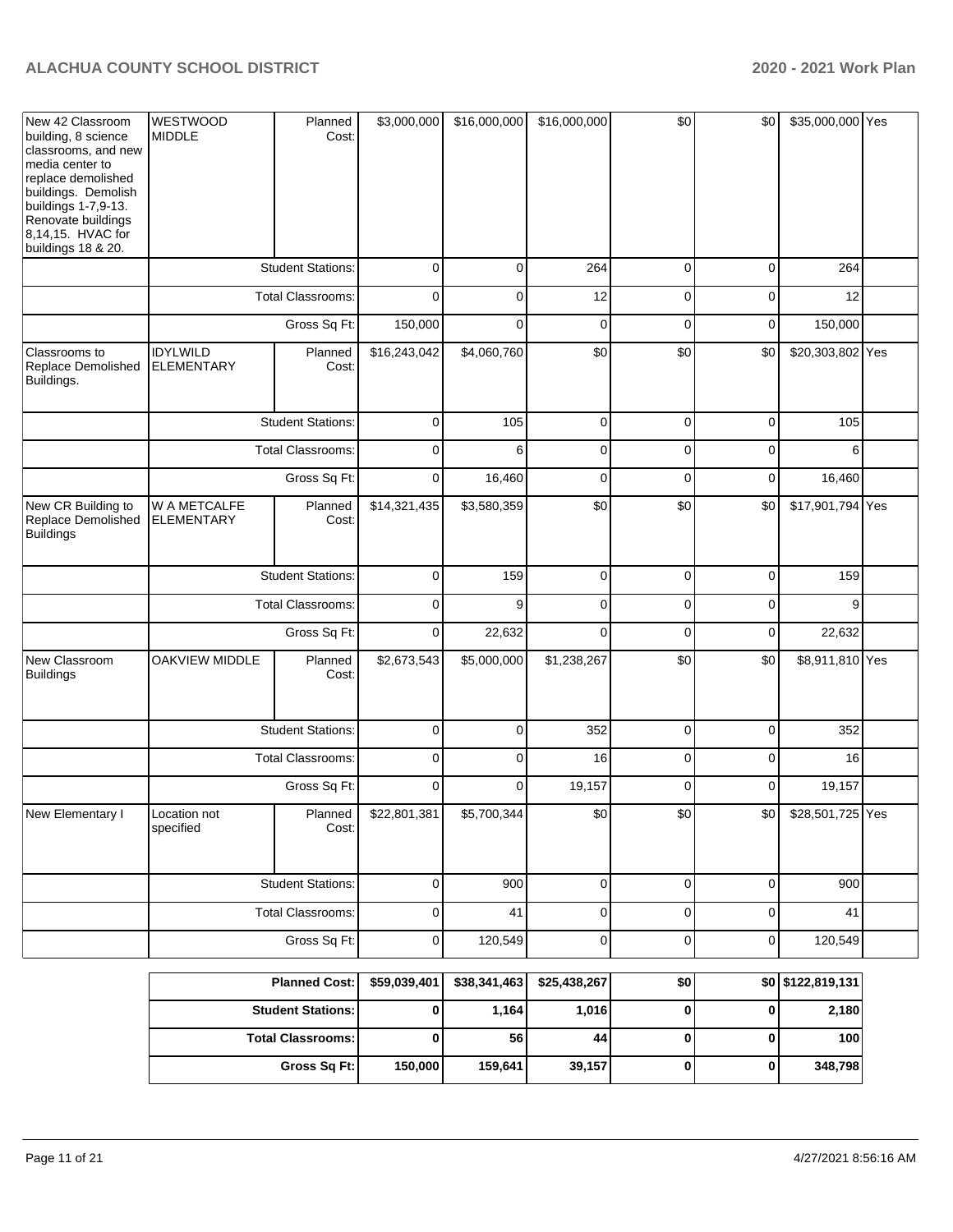# **Other Project Schedules**

Major renovations, remodeling, and additions of capital outlay projects that do not add capacity to schools.

| <b>Project Description</b>                                                                                                                                              | Location                                 | $2020 - 2021$<br><b>Actual Budget</b> | $2021 - 2022$<br>Projected | 2022 - 2023<br>Projected | $2023 - 2024$<br>Projected | $2024 - 2025$<br>Projected | <b>Total</b>     | Funded |
|-------------------------------------------------------------------------------------------------------------------------------------------------------------------------|------------------------------------------|---------------------------------------|----------------------------|--------------------------|----------------------------|----------------------------|------------------|--------|
| New Classroom & Food<br>Service Building to replace<br>demolished buildings.<br>Renovate Buildings<br>20.21.26.30.31                                                    | <b>HOWARD W BISHOP</b><br><b>MIDDLE</b>  | \$26,881,644                          | \$6,720,412                | \$0                      | \$0                        | \$0                        | \$33,602,056 Yes |        |
| Transition school space to<br>accommodate Howard Bishop<br>Middle School, then Westwood<br>Middle School, and Littlewood<br>Elementary.                                 | <b>Transition School</b>                 | \$4,004,240                           | \$0                        | \$0                      | \$0                        | \$0                        | \$4,004,240 Yes  |        |
| Replace HVAC Buildings 20                                                                                                                                               | <b>GAINESVILLE SENIOR</b><br><b>HIGH</b> | \$950,000                             | \$0                        | \$0                      | \$0                        | \$0                        | \$950,000 Yes    |        |
| Renovate Auditorium                                                                                                                                                     | SANTA FE SENIOR HIGH                     | \$1,296,933                           | \$0                        | \$0                      | \$0                        | \$0                        | \$1,296,933 Yes  |        |
| Environmental remediation.<br>Demolish Buildings 1,2,3,5,8,<br>Renovate Buildings 6,7. New<br>28 Classroom building and new<br>media center, art & music<br>classrooms. | <b>JOSEPH WILLIAMS</b><br>ELEMENTARY     | \$0                                   | \$0                        | \$0                      | \$3,000,000                | \$10,389,917               | \$13,389,917 Yes |        |
| Demo Buildings 1-4, 8-11,<br>Renovate 5-6, 13-15. New 24<br>Classroom building, HVAC for<br>buildings 16,17, 18.                                                        | <b>LITTLEWOOD</b><br><b>ELEMENTARY</b>   | \$0                                   | \$2,000,000                | \$8,000,000              | \$6,827,975                | \$0                        | \$16,827,975 Yes |        |
|                                                                                                                                                                         |                                          | \$33,132,817                          | \$8,720,412                | \$8,000,000              | \$9,827,975                | \$10,389,917               | \$70,071,121     |        |

# **Additional Project Schedules**

Any projects that are not identified in the last approved educational plant survey.

Nothing reported for this section.

## **Non Funded Growth Management Project Schedules**

Schedule indicating which projects, due to planned development, that CANNOT be funded from current revenues projected over the next five years.

| <b>Project Description</b>        | 2020 - 2021<br>Actual Budget | 2021 - 2022<br>Projected | $2022 - 2023$<br>Projected | $2023 - 2024$<br>Projected | 2024 - 2025<br>Projected | <b>Total</b> | Funded |
|-----------------------------------|------------------------------|--------------------------|----------------------------|----------------------------|--------------------------|--------------|--------|
| Project description not specified | \$0 I                        | \$0 <sub>1</sub>         | \$0                        | \$0                        | \$0                      |              | \$0 No |
|                                   | \$0                          | \$0                      | \$0                        | \$0                        | \$0                      | \$0          |        |

# **Tracking**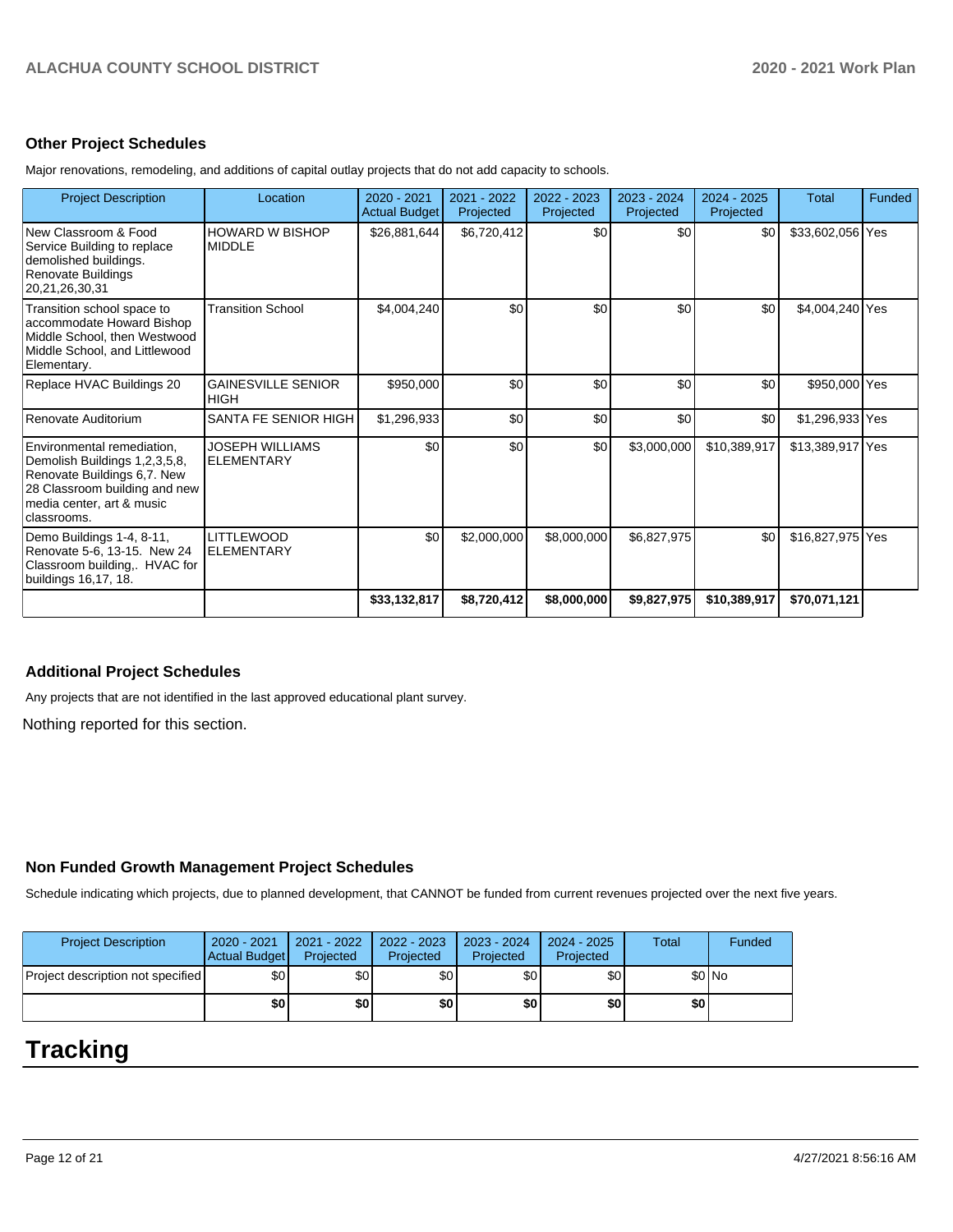# **Capacity Tracking**

| Location                                                  | $2020 -$<br>2021 Satis.<br>Stu. Sta. | Actual<br>$2020 -$<br><b>2021 FISH</b><br>Capacity | Actual<br>$2019 -$<br>2020<br><b>COFTE</b> | # Class<br><b>Rooms</b> | Actual<br>Average<br>$2020 -$<br>2021 Class | Actual<br>$2020 -$<br>2021<br><b>Utilization</b> | <b>New</b><br>Stu.<br>Capacity | <b>New</b><br>Rooms to<br>be<br>Added/Re | Projected<br>$2024 -$<br>2025<br><b>COFTE</b> | Projected<br>$2024 -$<br>2025<br><b>Utilization</b> | Projected<br>$2024 -$<br>2025 Class<br><b>Size</b> |
|-----------------------------------------------------------|--------------------------------------|----------------------------------------------------|--------------------------------------------|-------------------------|---------------------------------------------|--------------------------------------------------|--------------------------------|------------------------------------------|-----------------------------------------------|-----------------------------------------------------|----------------------------------------------------|
| <b>DUVAL EARLY</b>                                        | 408                                  | 408                                                | 172                                        | 24                      | <b>Size</b><br>7                            | 42.00%                                           | $\Omega$                       | moved<br>$\Omega$                        | 129                                           | 32.00 %                                             | 5                                                  |
| <b>LEARNING ACADEMY</b><br>Carolyn Beatrice Parker        | 741                                  | 741                                                | 633                                        | 40                      | 16                                          | 85.00 %                                          | $\overline{0}$                 | $\Omega$                                 | 543                                           | 73.00 %                                             | 14                                                 |
| <b>STEPHEN FOSTER</b>                                     | 503                                  | 503                                                | 471                                        | 27                      | 17                                          | 94.00 %                                          | 0                              | $\Omega$                                 | 473                                           | 94.00%                                              | 18                                                 |
| ELEMENTARY                                                |                                      |                                                    |                                            |                         |                                             |                                                  |                                |                                          |                                               |                                                     |                                                    |
| A Q JONES<br><b>EXCEPTIONAL</b><br><b>STUDENTS CENTER</b> | 181                                  | 181                                                | 66                                         | 16                      | 4                                           | 36.00 %                                          | $\Omega$                       | $\Omega$                                 | 79                                            | 44.00%                                              | 5                                                  |
| <b>LAKE FOREST</b><br><b>ELEMENTARY</b>                   | 598                                  | 598                                                | 389                                        | 33                      | 12                                          | 65.00 %                                          | $\mathbf 0$                    | $\Omega$                                 | 373                                           | 62.00 %                                             | 11                                                 |
| <b>SIDNEY LANIER</b><br><b>CENTER</b>                     | 369                                  | 369                                                | 166                                        | 33                      | 5                                           | 45.00 %                                          | $\mathbf 0$                    | $\Omega$                                 | 185                                           | 50.00 %                                             | 6                                                  |
| WESTWOOD MIDDLE                                           | 1,340                                | 1,206                                              | 1,057                                      | 58                      | 18                                          | 88.00 %                                          | -56                            | $-3$                                     | 955                                           | 83.00 %                                             | 17                                                 |
| NEWBERRY SENIOR<br>HIGH                                   | 839                                  | 671                                                | 590                                        | 35                      | 17                                          | 88.00 %                                          | 0                              | $\Omega$                                 | 674                                           | 100.00%                                             | 19                                                 |
| <b>LITTLEWOOD</b><br><b>ELEMENTARY</b>                    | 696                                  | 696                                                | 739                                        | 38                      | 19                                          | 106.00%                                          | $-108$                         | -6                                       | 670                                           | 114.00 %                                            | 21                                                 |
| <b>W A METCALFE</b><br><b>ELEMENTARY</b>                  | 432                                  | 432                                                | 201                                        | 24                      | 8                                           | 47.00 %                                          | $\mathbf 0$                    | $\Omega$                                 | 216                                           | 50.00 %                                             | 9                                                  |
| <b>JOSEPH WILLIAMS</b><br><b>ELEMENTARY</b>               | 590                                  | 590                                                | 552                                        | 31                      | 18                                          | 93.00 %                                          | 0                              | $\Omega$                                 | 551                                           | 93.00 %                                             | 18                                                 |
| <b>ABRAHAM LINCOLN</b><br><b>MIDDLE</b>                   | 1,170                                | 1,053                                              | 682                                        | 51                      | 13                                          | 65.00 %                                          | 0                              | $\Omega$                                 | 795                                           | 75.00 %                                             | 16                                                 |
| HOWARD W BISHOP<br><b>MIDDLE</b>                          | 1,187                                | 1,068                                              | 667                                        | 53                      | 13                                          | 62.00%                                           | $-184$                         | -8                                       | 661                                           | 75.00 %                                             | 15                                                 |
| <b>MARJORIE K RAWLINGS</b><br>ELEMENTARY                  | 427                                  | 427                                                | 303                                        | 23                      | 13                                          | 71.00 %                                          | 0                              | $\Omega$                                 | 372                                           | 87.00 %                                             | 16                                                 |
| <b>GAINESVILLE SENIOR</b><br><b>HIGH</b>                  | 2,162                                | 2,053                                              | 1,738                                      | 93                      | 19                                          | 85.00 %                                          | $-119$                         | $-5$                                     | 1,820                                         | 94.00 %                                             | 21                                                 |
| <b>ALACHUA ELEMENTARY</b>                                 | 525                                  | 525                                                | 298                                        | 26                      | 11                                          | 57.00 %                                          | $\mathbf 0$                    | $\Omega$                                 | 327                                           | 62.00%                                              | 13                                                 |
| <b>ARCHER ELEMENTARY</b><br><b>SCHOOL</b>                 | 565                                  | 565                                                | 535                                        | 30                      | 18                                          | 95.00 %                                          | 0                              | $\Omega$                                 | 483                                           | 85.00 %                                             | 16                                                 |
| <b>HAWTHORNE MIDDLE /</b><br><b>HIGH SCHOOL</b>           | 738                                  | 664                                                | 349                                        | 32                      | 11                                          | 53.00 %                                          | 0                              | $\Omega$                                 | 452                                           | 68.00 %                                             | 14                                                 |
| A L MEBANE MIDDLE                                         | 876                                  | 788                                                | 370                                        | 39                      | $\boldsymbol{9}$                            | 47.00%                                           | $\overline{0}$                 | $\mathbf 0$                              | 362                                           | 46.00%                                              | 9                                                  |
| HIGH SPRINGS<br> COMMUNITY SCHOOL                         | 1,092                                | 982                                                | 992                                        | 53                      | 19                                          | 101.00 %                                         | $\overline{0}$                 | $\Omega$                                 | 941                                           | 96.00 %                                             | 18                                                 |
| SANTA FE SENIOR HIGH                                      | 1,435                                | 1,291                                              | 957                                        | 60                      | 16                                          | 74.00 %                                          | $\mathbf 0$                    | $\Omega$                                 | 1,129                                         | 87.00 %                                             | 19                                                 |
| CHESTER SHELL<br><b>ELEMENTARY</b>                        | 427                                  | 427                                                | 353                                        | 24                      | 15                                          | 83.00 %                                          | $-7$                           | $\Omega$                                 | 399                                           | 95.00 %                                             | 17                                                 |
| MYRA TERWILLIGER<br><b>ELEMENTARY</b>                     | 575                                  | 575                                                | 490                                        | 31                      | 16                                          | 85.00 %                                          | $\mathbf 0$                    | $\Omega$                                 | 504                                           | 88.00 %                                             | 16                                                 |
| IDYLWILD ELEMENTARY                                       | 647                                  | 647                                                | 678                                        | 35                      | 19                                          | 105.00 %                                         | 15                             | $\mathbf{1}$                             | 631                                           | 95.00 %                                             | 18                                                 |
| <b>GLEN SPRINGS</b><br><b>ELEMENTARY</b>                  | 535                                  | 535                                                | 463                                        | 29                      | 16                                          | 87.00 %                                          | $\mathbf 0$                    | $\Omega$                                 | 408                                           | 76.00 %                                             | 14                                                 |
| NEWBERRY<br><b>ELEMENTARY</b>                             | 723                                  | 723                                                | 639                                        | 40                      | 16                                          | 88.00 %                                          | 0                              | $\mathbf 0$                              | 630                                           | 87.00 %                                             | 16                                                 |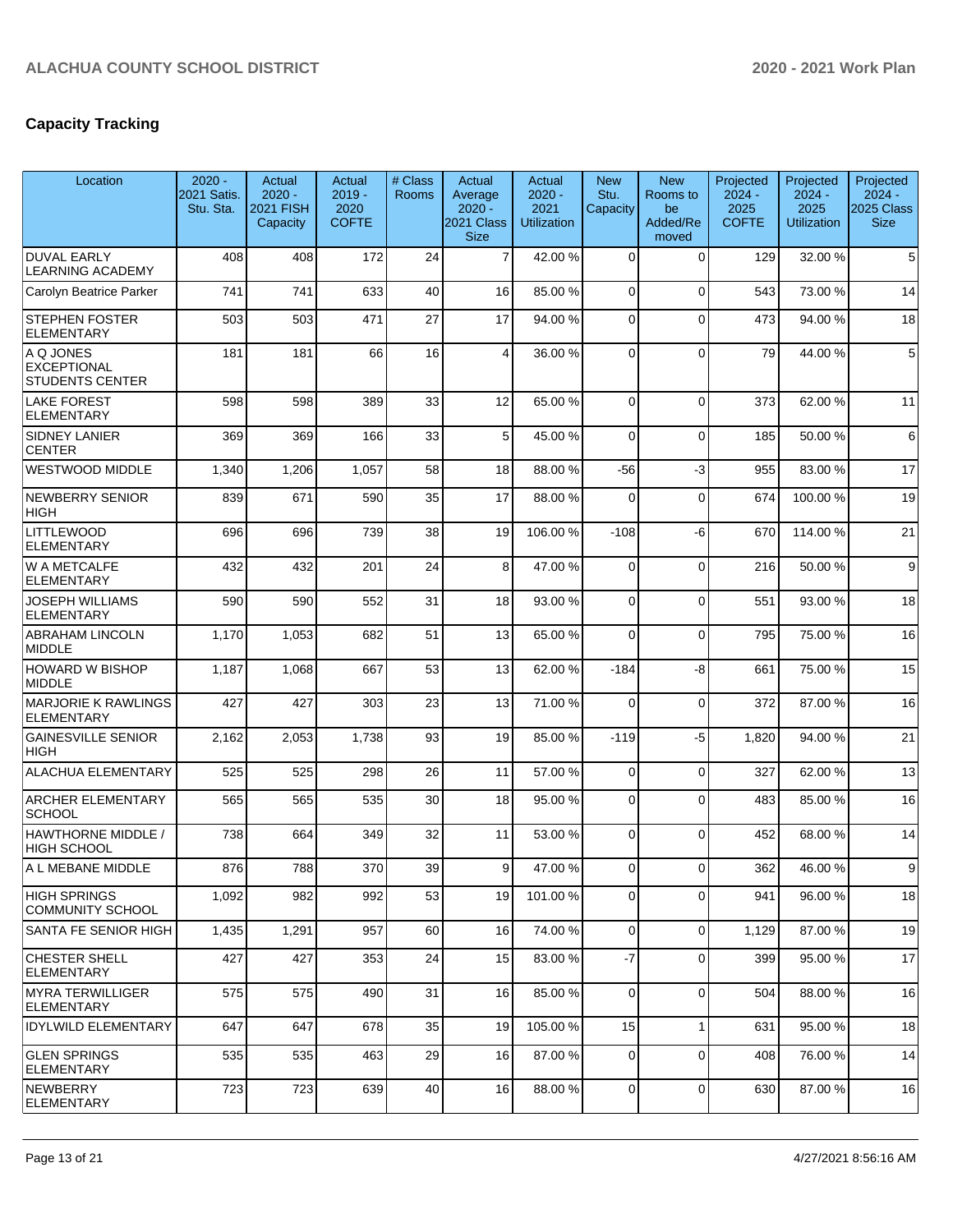| <b>KANAPAHA MIDDLE</b><br><b>LAWTON M CHILES</b><br><b>ELEMENTARY</b> | 1,384<br>727                | 1,245<br>727 | 803                              | 39                                         | 21       | 110.00% | $\Omega$                                                                                                           | $\Omega$                                                                                   | 785      | 108.00%                       | 20                           |
|-----------------------------------------------------------------------|-----------------------------|--------------|----------------------------------|--------------------------------------------|----------|---------|--------------------------------------------------------------------------------------------------------------------|--------------------------------------------------------------------------------------------|----------|-------------------------------|------------------------------|
|                                                                       |                             |              |                                  |                                            |          |         |                                                                                                                    |                                                                                            |          |                               |                              |
|                                                                       |                             |              |                                  |                                            |          |         |                                                                                                                    | $\Omega$                                                                                   | 1,117    |                               | 19                           |
| Elementary School "I"                                                 | $\Omega$                    | 0            | $\Omega$                         | $\Omega$                                   | $\Omega$ |         | 900                                                                                                                | 41                                                                                         | $\Omega$ | 0.00%                         | $\Omega$                     |
| <b>Transition School</b>                                              |                             |              | $\Omega$                         | 46                                         | $\Omega$ |         |                                                                                                                    |                                                                                            | $\Omega$ | 0.00%                         | $\Omega$                     |
| <b>MEADOWBROOK</b><br><b>ELEMENTARY</b>                               | 819                         | 819          | 886                              | 45                                         | 20       |         | $-97$                                                                                                              | $-6$                                                                                       | 872      | 121.00%                       | 22                           |
| HORIZON CENTER                                                        | $\Omega$                    | 0            | $\Omega$                         | $\Omega$                                   | $\Omega$ |         | $\Omega$                                                                                                           | $\Omega$                                                                                   | $\Omega$ | 0.00%                         | $\Omega$                     |
| <b>KIMBALL WILES</b><br><b>ELEMENTARY</b>                             | 897                         | 897          | 920                              | 48                                         | 19       |         | $\Omega$                                                                                                           | $\Omega$                                                                                   | 869      | 97.00 %                       | 18                           |
| <b>ELEMENTARY</b>                                                     | 798                         | 798          | 788                              | 43                                         | 18       |         | $\Omega$                                                                                                           | $\Omega$                                                                                   | 806      | 101.00%                       | 19                           |
| <b>FORT CLARKE MIDDLE</b>                                             |                             | 911          | 977                              | 44                                         | 22       |         | $\Omega$                                                                                                           | $\Omega$                                                                                   | 983      | 108.00%                       | 22                           |
| <b>OAKVIEW MIDDLE</b>                                                 | 959                         | 882          | 926                              | 42                                         | 22       |         | 185                                                                                                                | 9                                                                                          | 923      | 87.00 %                       | 18                           |
| W W IRBY ELEMENTARY                                                   | 536                         |              | 386                              | 32                                         | 12       |         | $\Omega$                                                                                                           | $\Omega$                                                                                   | 373      | 70.00 %                       | 12                           |
| <b>WILLIAM S TALBOT</b><br>ELEMENTARY                                 | 780                         | 780          | 731                              | 42                                         | 17       |         | $\Omega$                                                                                                           | $\Omega$                                                                                   | 687      | 88.00 %                       | 16                           |
| <b>PRAIRIE VIEW</b><br><b>ELEMENTARY</b>                              | 609                         | 0            | $\Omega$                         | 35                                         | $\Omega$ |         | 0                                                                                                                  | $\Omega$                                                                                   | $\Omega$ | 0.00%                         | $\Omega$                     |
| F W BUCHHOLZ SENIOR                                                   |                             |              |                                  |                                            |          |         |                                                                                                                    | 8                                                                                          |          |                               | 24                           |
|                                                                       |                             |              |                                  | 86                                         | 14       |         | 167                                                                                                                | $\overline{7}$                                                                             | 1,363    |                               | 15                           |
| <b>W TRAVIS LOFTEN</b><br><b>SENIOR HIGH</b>                          | 641                         | 512          | 237                              | 29                                         | 8        |         | $\Omega$                                                                                                           | $\Omega$                                                                                   | 299      | 58.00 %                       | 10                           |
| <b>C W NORTON</b><br>ELEMENTARY                                       | 705                         |              | 651                              | 38                                         | 17       |         | $\Omega$                                                                                                           |                                                                                            | 634      | 90.00 %                       | 17                           |
|                                                                       | <b>EASTSIDE SENIOR HIGH</b> | 2,136        | 2,080<br>2,029<br>1,013<br>1,058 | 705<br>1,976<br>1,205<br>2,065<br>536<br>0 | 90       | 23      | 92.00 %<br>46.00 %<br>102.00%<br>0.00%<br>94.00 %<br>72.00 %<br>107.00%<br>99.00 %<br>103.00%<br>108.00 %<br>0.00% | 61.00 %<br>190<br>105.00 %<br>0.00 %<br>0.00 %<br>1,117<br>58<br>19<br>$\Omega$<br>90.00 % | $\Omega$ | $\Omega$<br>2,369<br>$\Omega$ | 64.00%<br>107.00%<br>90.00 % |

The COFTE Projected Total (26,842) for 2024 - 2025 must match the Official Forecasted COFTE Total (26,843 ) for 2024 - 2025 before this section can be completed. In the event that the COFTE Projected Total does not match the Official forecasted COFTE, then the Balanced Projected COFTE Table should be used to balance COFTE.

| Projected COFTE for 2024 - 2025 |        | Grade Level Ty    |
|---------------------------------|--------|-------------------|
| Elementary (PK-3)               | 8.414  |                   |
| Middle (4-8)                    | 10,382 | Elementary (PK-3) |
| High (9-12)                     | 8,046  | Middle (4-8)      |
|                                 | 26,843 | High (9-12)       |

| <b>Grade Level Type</b> | <b>Balanced Projected</b><br>COFTE for 2024 - 2025 |
|-------------------------|----------------------------------------------------|
| Elementary (PK-3)       |                                                    |
| Middle (4-8)            |                                                    |
| High (9-12)             |                                                    |
|                         | 26,842                                             |

# **Relocatable Replacement**

Number of relocatable classrooms clearly identified and scheduled for replacement in the school board adopted financially feasible 5-year district work program.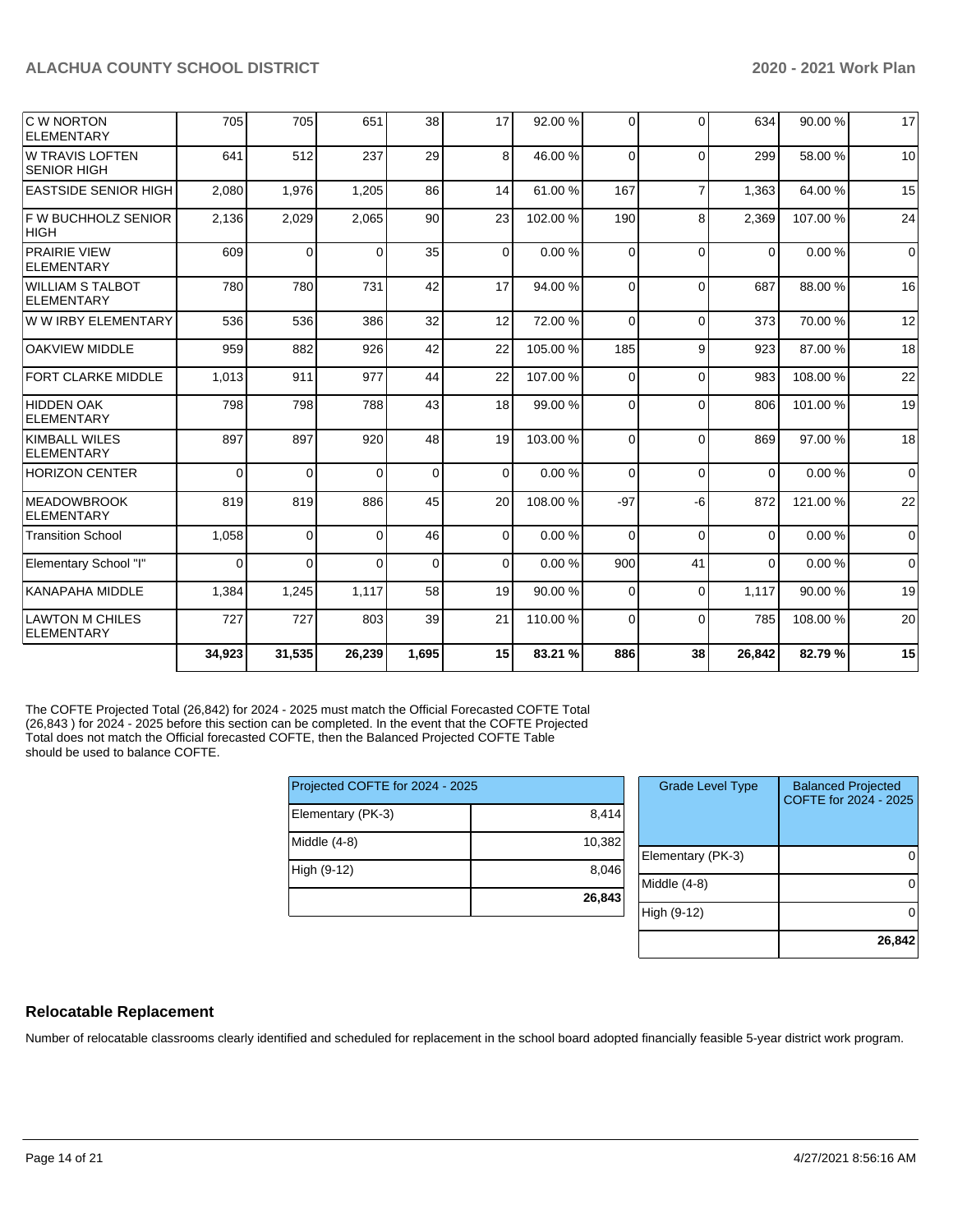| Location                                 |  |       |    | 2020 - 2021   2021 - 2022   2022 - 2023   2023 - 2024   2024 - 2025   Year 5 Total |      |
|------------------------------------------|--|-------|----|------------------------------------------------------------------------------------|------|
| Carolyn Beatrice Parker                  |  |       |    |                                                                                    |      |
| <b>Total Relocatable Replacements: I</b> |  | $-16$ | -9 |                                                                                    | -271 |

# **Charter Schools Tracking**

Information regarding the use of charter schools.

| Location-Type                                         | # Relocatable<br>units or<br>permanent<br>classrooms | Owner      | Year Started or<br><b>Scheduled</b> | <b>Student</b><br><b>Stations</b> | <b>Students</b><br>Enrolled | Years in<br>Contract | <b>Total Charter</b><br><b>Students</b><br>projected for<br>2024 - 2025 |
|-------------------------------------------------------|------------------------------------------------------|------------|-------------------------------------|-----------------------------------|-----------------------------|----------------------|-------------------------------------------------------------------------|
| Caring and Sharing Learning<br>School, Inc.           |                                                      | 9 PRIVATE  | 1998                                | 310                               | 210                         | 2                    | 220                                                                     |
| The Einstein School, Inc.                             |                                                      | 6 PRIVATE  | 1999                                | 125                               | 106                         | 10                   | 110                                                                     |
| Expressions Academy, Inc.                             |                                                      | 8 PRIVATE  | 1999                                | 116                               | 95                          | 8                    | 95                                                                      |
| Florida SIA Tech at Gainesville<br>Job Core Center    |                                                      | 7 PRIVATE  | 2003                                | 175                               | 124                         | 4                    | 235                                                                     |
| Healthy Learning Academy, Inc.                        |                                                      | 6 PRIVATE  | 2006                                | 100                               | 106                         | 5                    | 112                                                                     |
| Micanopy Area Cooperative<br>School, Inc.             |                                                      | 10 PRIVATE | 1997                                | 262                               | 200                         | 5                    | 265                                                                     |
| Micanopy Middle School, Inc.                          |                                                      | 5 PRIVATE  | 2002                                | 80                                | 89                          | $\overline{2}$       | 100                                                                     |
| One Room School House Project,<br>Inc. Elementary     |                                                      | 12 PRIVATE | 1997                                | 220                               | 157                         | 9                    | 200                                                                     |
| North Central Florida Public<br><b>Charter School</b> |                                                      | 10 PRIVATE | 2011                                | 250                               | 156                         |                      | 210                                                                     |
| Alachua Learning Center Inc.,<br>Middle               |                                                      | 4 PRIVATE  | 1999                                | 80                                | 51                          | 11                   | 60                                                                      |
| Alachua Learning Center., Inc.<br>Elementary          |                                                      | 5 PRIVATE  | 2006                                | 110                               | 98                          | 11                   | 115                                                                     |
| <b>Boulware Springs</b>                               |                                                      | 8 PRIVATE  | 2013                                | 140                               | 145                         | 4                    | 265                                                                     |
| Resilience Charter School, Inc.                       |                                                      | 8 PRIVATE  | 2017                                | 200                               | 105                         | 1                    | 132                                                                     |
|                                                       | 98                                                   |            |                                     | 2,168                             | 1,642                       |                      | 2,119                                                                   |

# **Special Purpose Classrooms Tracking**

The number of classrooms that will be used for certain special purposes in the current year, by facility and type of classroom, that the district will, 1), not use for educational purposes, and 2), the co-teaching classrooms that are not open plan classrooms and will be used for educational purposes.

| School                  | School Type                          | # of Elementary<br><b>IK-3 Classrooms I</b> | $\parallel$ # of Middle 4-8<br><b>Classrooms</b> | # of High $9-12$<br><b>Classrooms</b> | # of $ESE$<br><b>Classrooms</b> | # of Combo<br><b>Classrooms</b> | Total<br><b>Classrooms</b> |
|-------------------------|--------------------------------------|---------------------------------------------|--------------------------------------------------|---------------------------------------|---------------------------------|---------------------------------|----------------------------|
| PRAIRIE VIEW ELEMENTARY | Educational                          | 22                                          |                                                  |                                       |                                 |                                 | 34                         |
| Transition School       | Educational                          |                                             | 46                                               |                                       |                                 |                                 | 46                         |
|                         | <b>Total Educational Classrooms:</b> | 22                                          | 53                                               |                                       |                                 |                                 | 80                         |

| School                               | School Type | $\parallel$ # of Elementary $\parallel$ # of Middle 4-8 $\parallel$ # of High 9-12<br>K-3 Classrooms | <b>Classrooms</b> | <b>Classrooms</b> | # of $ESE$<br><b>Classrooms</b> | # of Combo<br><b>Classrooms</b> | Total<br><b>Classrooms</b> |
|--------------------------------------|-------------|------------------------------------------------------------------------------------------------------|-------------------|-------------------|---------------------------------|---------------------------------|----------------------------|
| <b>Total Co-Teaching Classrooms:</b> |             |                                                                                                      |                   |                   |                                 | 01                              | 0                          |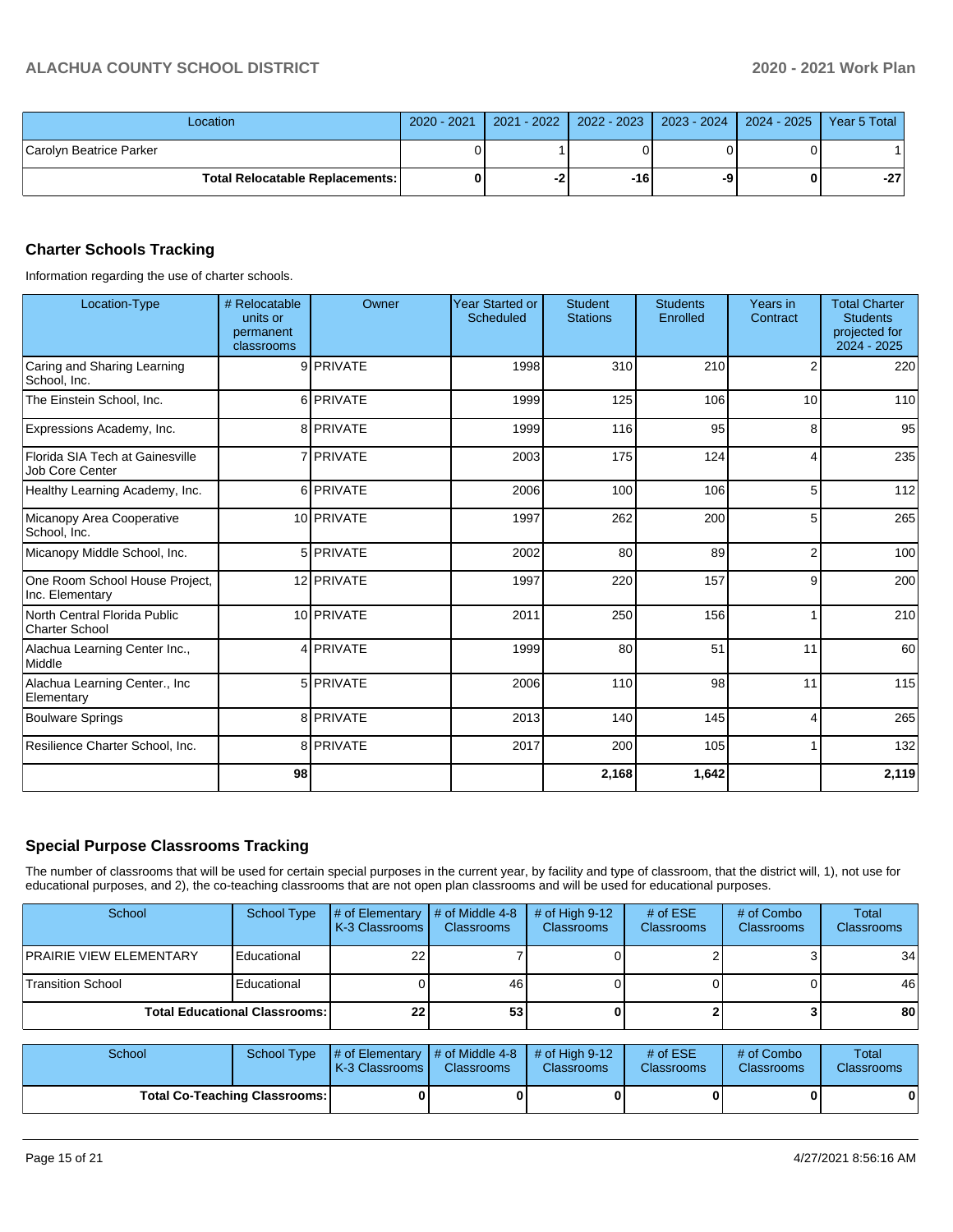### **Infrastructure Tracking**

**Necessary offsite infrastructure requirements resulting from expansions or new schools. This section should include infrastructure information related to capacity project schedules and other project schedules (Section 4).** 

Not Specified

**Proposed location of planned facilities, whether those locations are consistent with the comprehensive plans of all affected local governments, and recommendations for infrastructure and other improvements to land adjacent to existing facilities. Provisions of 1013.33(12), (13) and (14) and 1013.36** must be addressed for new facilities planned within the 1st three years of the plan (Section 5).

Consistent with Comprehensive Plan.

**Consistent with Comp Plan?** Yes

### **Net New Classrooms**

The number of classrooms, by grade level and type of construction, that were added during the last fiscal year.

| List the net new classrooms added in the 2019 - 2020 fiscal year.                                                                                       |                            |                                   |                                                                        |                        | List the net new classrooms to be added in the 2020 - 2021 fiscal<br>year. |                            |                                |                        |
|---------------------------------------------------------------------------------------------------------------------------------------------------------|----------------------------|-----------------------------------|------------------------------------------------------------------------|------------------------|----------------------------------------------------------------------------|----------------------------|--------------------------------|------------------------|
| "Classrooms" is defined as capacity carrying classrooms that are added to increase<br>capacity to enable the district to meet the Class Size Amendment. |                            |                                   | Totals for fiscal year 2020 - 2021 should match totals in Section 15A. |                        |                                                                            |                            |                                |                        |
| Location                                                                                                                                                | 2019 - 2020 #<br>Permanent | $2019 - 2020$ #<br><b>Modular</b> | $2019 - 2020$ #<br>Relocatable                                         | $2019 - 2020$<br>Total | $2020 - 2021$ #<br>Permanent                                               | $2020 - 2021$ #<br>Modular | $2020 - 2021$ #<br>Relocatable | $2020 - 2021$<br>Total |
| Elementary (PK-3)                                                                                                                                       |                            |                                   |                                                                        |                        |                                                                            |                            |                                |                        |
| Middle (4-8)                                                                                                                                            |                            |                                   |                                                                        |                        |                                                                            |                            |                                |                        |
| High (9-12)                                                                                                                                             |                            |                                   |                                                                        |                        |                                                                            |                            |                                | 0                      |
|                                                                                                                                                         |                            |                                   |                                                                        |                        |                                                                            |                            |                                |                        |

## **Relocatable Student Stations**

Number of students that will be educated in relocatable units, by school, in the current year, and the projected number of students for each of the years in the workplan.

| <b>Site</b>                        | $2020 - 2021$ | $2021 - 2022$ | $2022 - 2023$ | 2023 - 2024 | $2024 - 2025$ | 5 Year Average |
|------------------------------------|---------------|---------------|---------------|-------------|---------------|----------------|
| HIDDEN OAK ELEMENTARY              | 54            | 54            | 54            | 54          | 54            | 54             |
| KIMBALL WILES ELEMENTARY           | 172           | 172           | 172           | 172         | 172           | 172            |
| NEWBERRY ELEMENTARY                | 252           | 252           | 252           | 252         | 252           | 252            |
| <b>IC W NORTON ELEMENTARY</b>      | 36            | 36            | 36            | 36          | 36            | 36             |
| <b>WILLIAM S TALBOT ELEMENTARY</b> | 54            | 54            | 54            | 54          | 54            | 54             |
| <b>WW IRBY ELEMENTARY</b>          |               |               |               |             |               | $\mathbf 0$    |
| <b>OAKVIEW MIDDLE</b>              | 146           | 220           |               |             |               | 73             |
| KANAPAHA MIDDLE                    | 88            | 88            | 88            | 88          | 88            | 88             |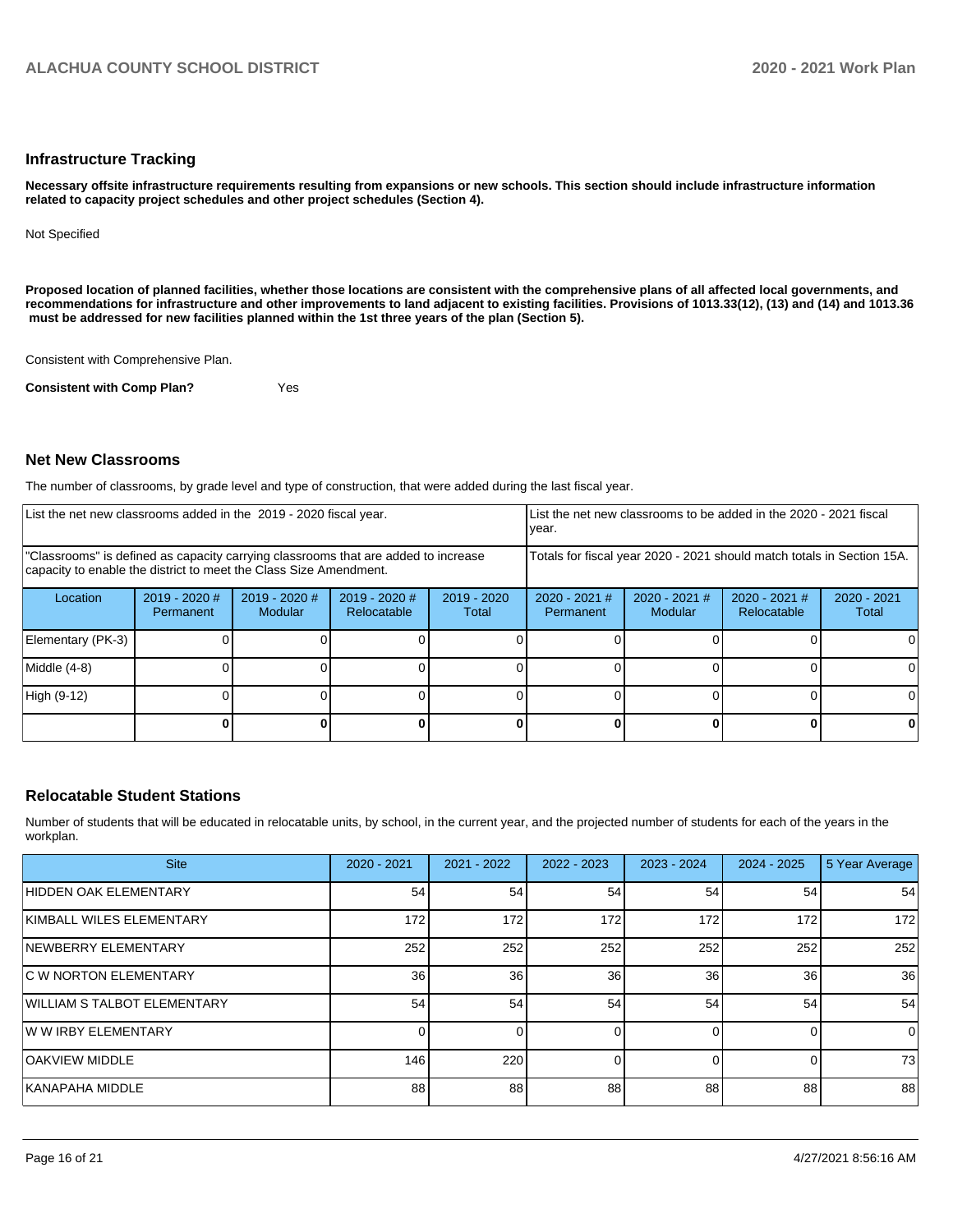| <b>LAWTON M CHILES ELEMENTARY</b>     | 0        | $\overline{0}$ | 0           | $\overline{0}$ | 0           | 0           |
|---------------------------------------|----------|----------------|-------------|----------------|-------------|-------------|
| DUVAL EARLY LEARNING ACADEMY          | $\Omega$ | $\Omega$       | 0           | $\Omega$       | $\Omega$    | $\Omega$    |
| Carolyn Beatrice Parker               | 252      | 252            | 252         | 252            | 252         | 252         |
| STEPHEN FOSTER ELEMENTARY             | 36       | 36             | 36          | 36             | 36          | 36          |
| A Q JONES EXCEPTIONAL STUDENTS CENTER | $\Omega$ | $\mathbf 0$    | $\Omega$    | $\Omega$       | $\Omega$    | $\Omega$    |
| LAKE FOREST ELEMENTARY                | $\Omega$ | $\mathbf 0$    | $\Omega$    | $\Omega$       | $\Omega$    | 0           |
| SIDNEY LANIER CENTER                  | $\Omega$ | 0              | $\Omega$    | $\Omega$       | $\Omega$    | $\Omega$    |
| LITTLEWOOD ELEMENTARY                 | 108      | 108            | 108         | $\Omega$       | $\Omega$    | 65          |
| W A METCALFE ELEMENTARY               | $\Omega$ | $\Omega$       | 0           | $\Omega$       | $\Omega$    | $\Omega$    |
| JOSEPH WILLIAMS ELEMENTARY            | $\Omega$ | $\mathbf 0$    | $\Omega$    | $\Omega$       | $\Omega$    | 0           |
| ABRAHAM LINCOLN MIDDLE                | $\Omega$ | $\mathbf 0$    | $\Omega$    | $\Omega$       | $\Omega$    | $\Omega$    |
| <b>HOWARD W BISHOP MIDDLE</b>         | $\Omega$ | $\mathbf 0$    | $\Omega$    | $\Omega$       | $\Omega$    | 0           |
| <b>WESTWOOD MIDDLE</b>                | $\Omega$ | 66             | 66          | $\Omega$       | $\Omega$    | 26          |
| <b>GAINESVILLE SENIOR HIGH</b>        | 125      | $\mathbf 0$    | $\Omega$    | $\Omega$       | $\Omega$    | 25          |
| <b>ALACHUA ELEMENTARY</b>             | $\Omega$ | $\Omega$       | $\Omega$    | $\Omega$       | $\Omega$    | $\Omega$    |
| ARCHER ELEMENTARY SCHOOL              | 76       | 76             | 76          | 76             | 76          | 76          |
| HAWTHORNE MIDDLE / HIGH SCHOOL        | $\Omega$ | $\mathbf 0$    | $\Omega$    | $\Omega$       | $\Omega$    | $\Omega$    |
| A L MEBANE MIDDLE                     | $\Omega$ | $\mathbf 0$    | $\Omega$    | $\Omega$       | $\Omega$    | 0           |
| NEWBERRY SENIOR HIGH                  | $\Omega$ | $\mathbf 0$    | $\Omega$    | $\Omega$       | $\Omega$    | $\Omega$    |
| SANTA FE SENIOR HIGH                  | $\Omega$ | $\mathbf 0$    | $\Omega$    | $\Omega$       | $\Omega$    | $\Omega$    |
| CHESTER SHELL ELEMENTARY              | 61       | 54             | 54          | 54             | 54          | 55          |
| MYRA TERWILLIGER ELEMENTARY           | $\Omega$ | $\mathbf 0$    | $\Omega$    | $\Omega$       | $\Omega$    | $\mathbf 0$ |
| <b>IDYLWILD ELEMENTARY</b>            | 90       | $\mathbf 0$    | $\Omega$    | $\Omega$       | $\Omega$    | 18          |
| <b>HORIZON CENTER</b>                 | $\Omega$ | $\mathbf 0$    | $\Omega$    | $\Omega$       | $\Omega$    | 0           |
| MEADOWBROOK ELEMENTARY                | 97       | 97             | $\Omega$    | 0              | $\Omega$    | 39          |
| <b>GLEN SPRINGS ELEMENTARY</b>        | 72       | 72             | 72          | 72             | 72          | $72\,$      |
| MARJORIE K RAWLINGS ELEMENTARY        | $\Omega$ | $\overline{0}$ | $\Omega$    | $\Omega$       | $\mathbf 0$ | 0           |
| W TRAVIS LOFTEN SENIOR HIGH           | $\Omega$ | $\mathbf 0$    | $\Omega$    | $\Omega$       | $\mathbf 0$ | $\mathbf 0$ |
| <b>EASTSIDE SENIOR HIGH</b>           | 25       | $\mathbf 0$    | $\Omega$    | $\Omega$       | $\Omega$    | 5           |
| F W BUCHHOLZ SENIOR HIGH              | 25       | 25             | 25          | 25             | 25          | 25          |
| PRAIRIE VIEW ELEMENTARY               | $\Omega$ | $\overline{0}$ | $\Omega$    | $\Omega$       | $\mathbf 0$ | 0           |
| HIGH SPRINGS COMMUNITY SCHOOL         | $\Omega$ | $\mathbf 0$    | $\Omega$    | $\Omega$       | $\Omega$    | $\Omega$    |
| FORT CLARKE MIDDLE                    | 44       | 44             | 44          | 44             | 44          | 44          |
| <b>Transition School</b>              | 1,058    | $\mathbf 0$    | $\Omega$    | $\Omega$       | $\mathbf 0$ | 212         |
| Elementary School "I"                 | 0        | $\mathbf 0$    | $\mathbf 0$ | $\overline{0}$ | $\mathbf 0$ | 0           |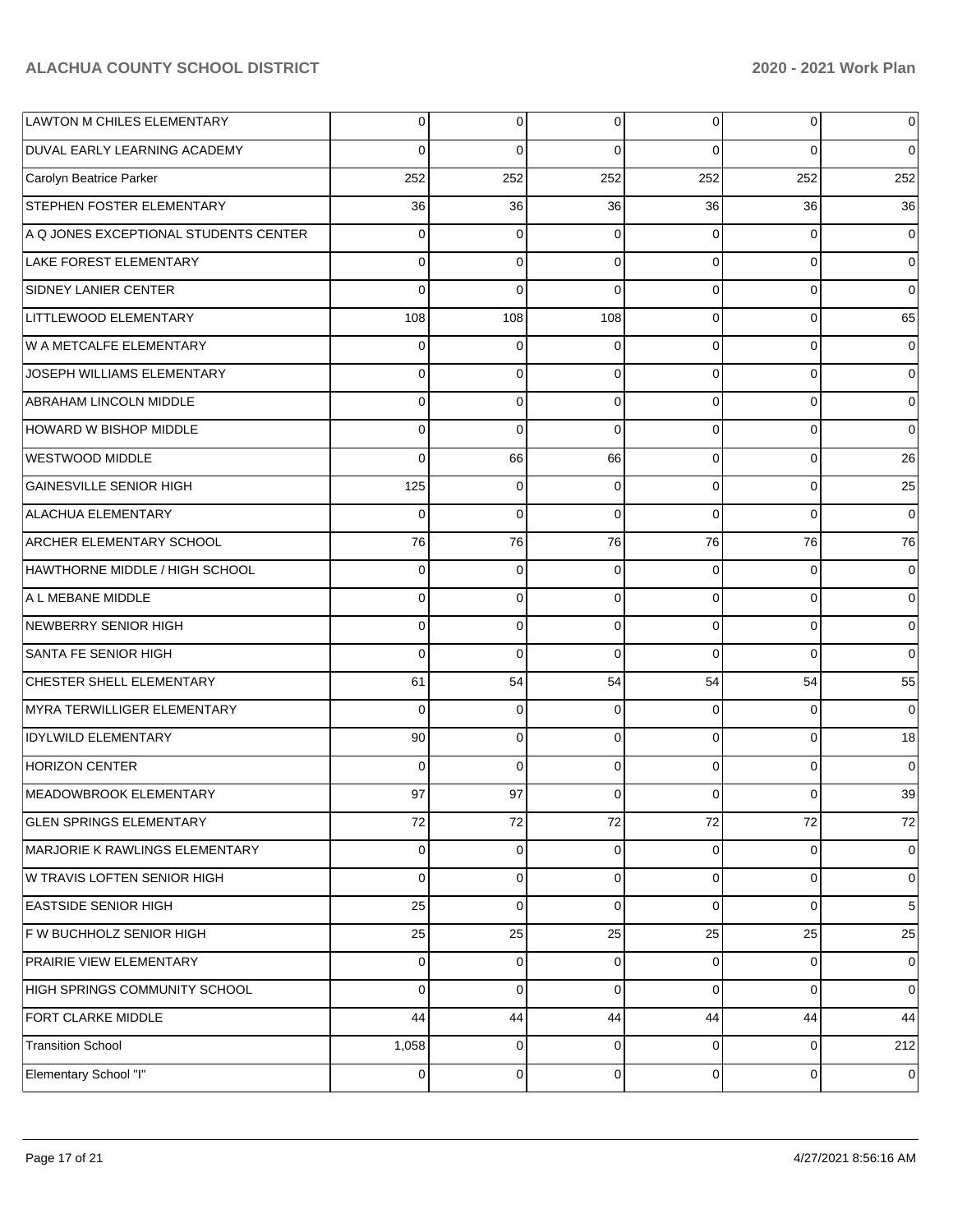| Totals for ALACHUA COUNTY SCHOOL DISTRICT         |        |        |        |        |        |        |
|---------------------------------------------------|--------|--------|--------|--------|--------|--------|
| Total students in relocatables by year.           | 2,871  | 1.706  | 1,389  | 1,215  | 1.215  | I.679  |
| Total number of COFTE students projected by year. | 26,664 | 26,836 | 26,996 | 26,945 | 26,843 | 26.857 |
| Percent in relocatables by year.                  | $11\%$ | 6%     | 5%     | 5 %    | 5 %l   | 6 %    |

# **Leased Facilities Tracking**

Exising leased facilities and plans for the acquisition of leased facilities, including the number of classrooms and student stations, as reported in the educational plant survey, that are planned in that location at the end of the five year workplan.

| Location                         | # of Leased<br>Classrooms 2020 -<br>2021 | <b>FISH Student</b><br><b>Stations</b> | Owner               | # of Leased<br>Classrooms 2024 -<br>2025 | <b>FISH Student</b><br><b>Stations</b> |
|----------------------------------|------------------------------------------|----------------------------------------|---------------------|------------------------------------------|----------------------------------------|
| F W BUCHHOLZ SENIOR HIGH         |                                          |                                        | 25 Leasing Company  |                                          | 25                                     |
| NEWBERRY ELEMENTARY              | 14                                       |                                        | 252 Leasing Company | 14                                       | 252                                    |
| Carolyn Beatrice Parker          | 14                                       |                                        | 252 Leasing Company | 14                                       | 252                                    |
| <b>STEPHEN FOSTER ELEMENTARY</b> | $\Omega$                                 |                                        | 0 Leasing Company   | 2                                        | 36                                     |
| LITTLEWOOD ELEMENTARY            | $\Omega$                                 |                                        | 0 Leasing Company   | $\Omega$                                 | 0                                      |
| <b>ARCHER ELEMENTARY SCHOOL</b>  | $\Omega$                                 |                                        | 0 Leasing Company   | 4                                        | 76                                     |
| CHESTER SHELL ELEMENTARY         | 0                                        |                                        | 0 Leasing Company   | $\overline{2}$                           | 36                                     |
| <b>IDYLWILD ELEMENTARY</b>       | 5                                        |                                        | 90 Leasing Company  | 0                                        | $\overline{0}$                         |
| <b>GLEN SPRINGS ELEMENTARY</b>   | $\overline{4}$                           |                                        | 72 Leasing Company  | 4                                        | 72                                     |
| KIMBALL WILES ELEMENTARY         | 10                                       | 172                                    | Leasing Company     | 10                                       | 172                                    |
| C W NORTON ELEMENTARY            | $\overline{2}$                           |                                        | 36 Leasing Company  | $\overline{2}$                           | 36                                     |
| WILLIAM S TALBOT ELEMENTARY      | 3                                        |                                        | 54 Leasing Company  | 3                                        | 54                                     |
| <b>OAKVIEW MIDDLE</b>            | 6                                        |                                        | 124 Leasing Company | $\Omega$                                 | 0                                      |
| <b>KANAPAHA MIDDLE</b>           | 4                                        |                                        | 88 Leasing Company  | 4                                        | 88                                     |
| FORT CLARKE MIDDLE               | $\overline{2}$                           |                                        | 44 Leasing Company  | $\overline{2}$                           | 44                                     |
| <b>EASTSIDE SENIOR HIGH</b>      |                                          |                                        | 25 Leasing Company  | 0                                        | 0                                      |
| MEADOWBROOK ELEMENTARY           | 6                                        |                                        | 97 Leasing Company  | 0                                        | $\overline{0}$                         |
| HIDDEN OAK ELEMENTARY            | $\Omega$                                 |                                        | 0 Leasing Company   | 3                                        | 54                                     |
|                                  | 72                                       | 1,331                                  |                     | 65                                       | 1,197                                  |

## **Failed Standard Relocatable Tracking**

Relocatable units currently reported by school, from FISH, and the number of relocatable units identified as 'Failed Standards'.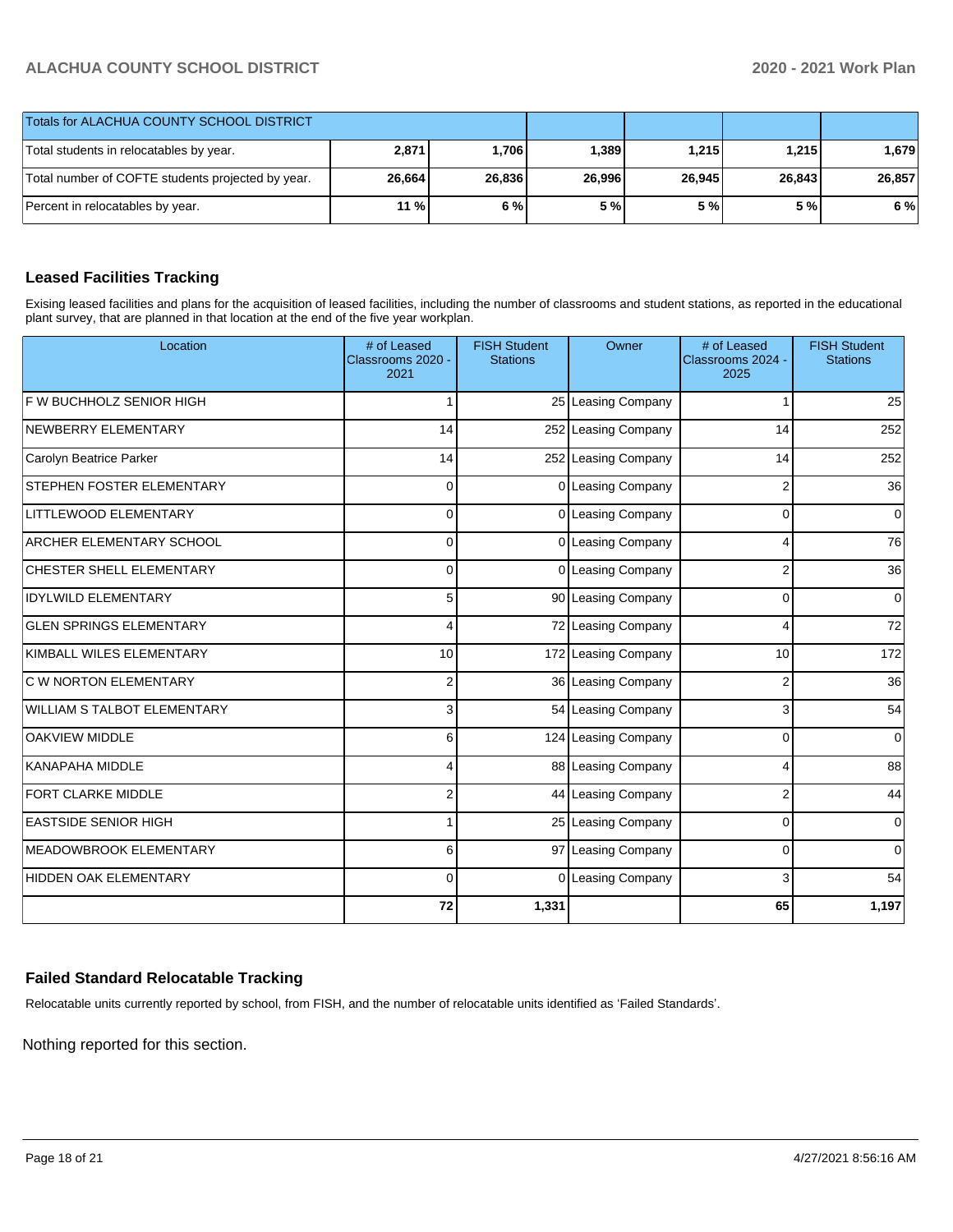# **Planning**

### **Class Size Reduction Planning**

**Plans approved by the school board that reduce the need for permanent student stations such as acceptable school capacity levels, redistricting, busing, year-round schools, charter schools, magnet schools, public-private partnerships, multitrack scheduling, grade level organization, block scheduling, or other alternatives.**

Redistricting - Attendance Zone Policy 5.11 Section (2)(f) - states that "The Board may assign students to alternative schools or programs located in or out of their assigned zone, for health, safety or welfare of the students, other students or staff to relieve crowded schools or avoid school crowding".

Magnet Schools - all grade levels

Block Scheduling - at High Schools

Charter Schools - see "Tracking - Charter Schools"

### **School Closure Planning**

**Plans for the closure of any school, including plans for disposition of the facility or usage of facility space, and anticipated revenues.** 

Using Prairie View for temporary use to house students during the razing and construction of possibly four(4) elementary schools (Idlywild, Williams, Duval, and Rawlings), as it is currently a closed school. The Castaldi application for Idylwild has been approved by DOE and campus-wide work is set to begin June 2020. The potential of selling Prairie View Academy in the distant future is also being explored. Waldo Community was closed at the end of 2014-15 and ownership was transferred to the City of Waldo on February 28, 2018. Horizon Center was re-purposed in the past to Administration and is still being used for Administration. Duval Elementary was re-purposed in the past to an Early Learning Academy and is still being used for an Early Learning Academy.

# **Long Range Planning**

#### **Ten-Year Maintenance**

District projects and locations regarding the projected need for major renovation, repair, and maintenance projects within the district in years 6-10 beyond the projects plans detailed in the five years covered by the work plan.

Nothing reported for this section.

## **Ten-Year Capacity**

Schedule of capital outlay projects projected to ensure the availability of satisfactory student stations for the projected student enrollment in K-12 programs for the future 5 years beyond the 5-year district facilities work program.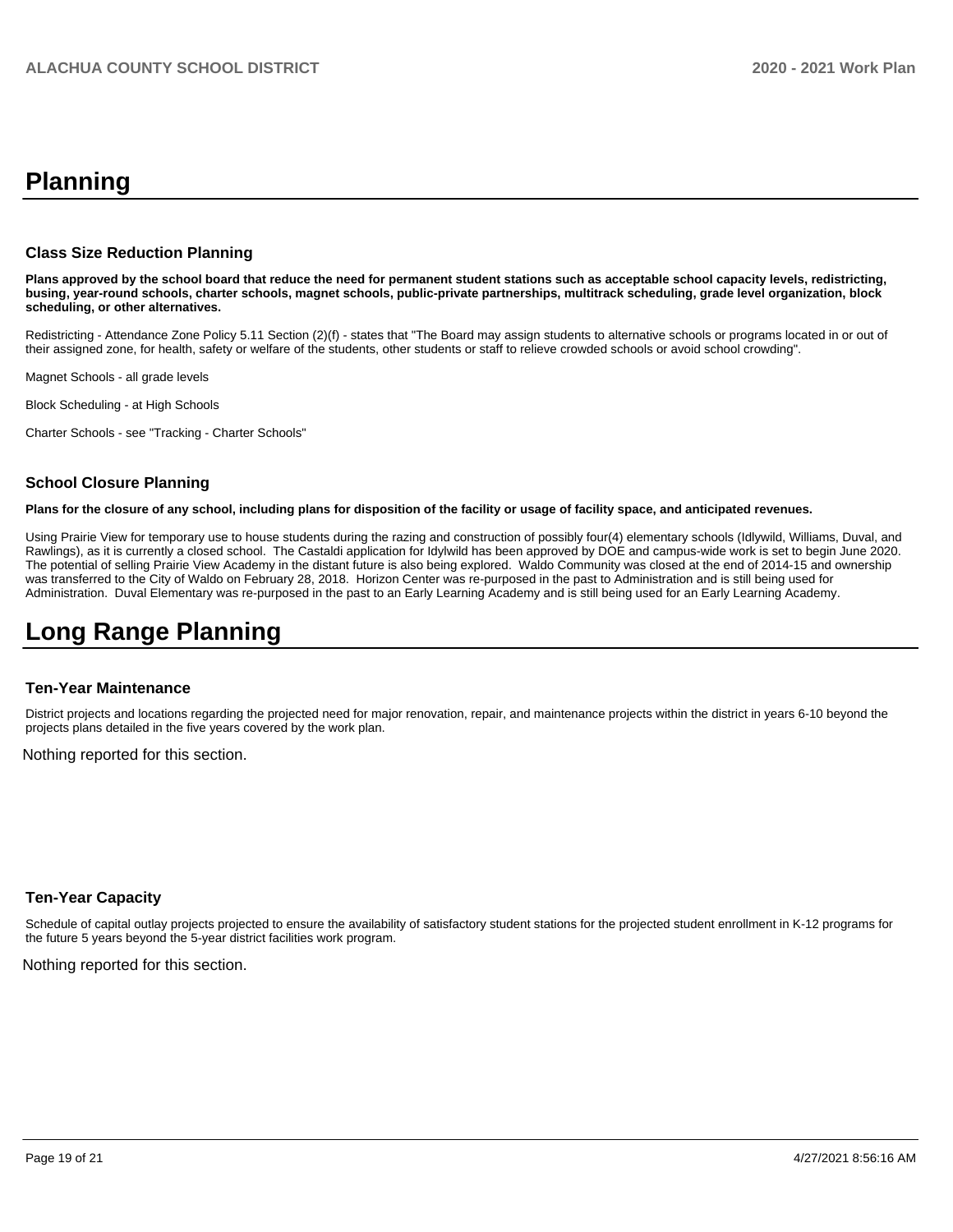# **Ten-Year Planned Utilization**

Schedule of planned capital outlay projects identifying the standard grade groupings, capacities, and planned utilization rates of future educational facilities of the district for both permanent and relocatable facilities.

| <b>Grade Level Projections</b>  | <b>FISH</b><br><b>Student</b><br><b>Stations</b> | Actual 2019 -<br><b>2020 FISH</b><br>Capacity | Actual<br>$2019 -$<br>2020<br><b>COFTE</b> | Actual 2019 - 2020<br><b>Utilization</b> | Actual 2020 - 2021 / 2029 - 2030 new<br>Student Capacity to be added/removed | Projected 2029<br>2030 COFTE | Projected 2029 -<br>2030 Utilization |
|---------------------------------|--------------------------------------------------|-----------------------------------------------|--------------------------------------------|------------------------------------------|------------------------------------------------------------------------------|------------------------------|--------------------------------------|
| Elementary - District<br>Totals | 13,654                                           | 13,654                                        | 12,079.73                                  | 88.47 %                                  | 1.164                                                                        | 12,465                       | 84.12 %                              |
| Middle - District Totals        | 9.759                                            | 8.780                                         | 7.136.46                                   | 81.28%                                   | 616                                                                          | 6.281                        | 66.85 %                              |
| High - District Totals          | 9.293                                            | 8,532                                         | 6.791.04                                   | 79.59 %                                  | 400                                                                          | 8.007                        | 89.64 %                              |
| Other - ESE, etc                | 2.217                                            | 550                                           | 232.26                                     | 42.18 %                                  |                                                                              |                              | 0.00 %                               |
|                                 | 34,923                                           | 31,516                                        | 26.239.49                                  | 83.26 %                                  | 2,180                                                                        | 26,753                       | 79.40 %                              |

**Combination schools are included with the middle schools for student stations, capacity, COFTE and utilization purposes because these facilities all have a 90% utilization factor. Use this space to explain or define the grade groupings for combination schools.** 

No comments to report.

### **Ten-Year Infrastructure Planning**

**Proposed Location of Planned New, Remodeled, or New Additions to Facilities in 06 thru 10 out years (Section 28).**

Nothing reported for this section.

Plans for closure of any school, including plans for disposition of the facility or usage of facility space, and anticipated revenues in the 06 thru 10 out **years (Section 29).**

Nothing reported for this section.

## **Twenty-Year Maintenance**

District projects and locations regarding the projected need for major renovation, repair, and maintenance projects within the district in years 11-20 beyond the projects plans detailed in the five years covered by the work plan.

Nothing reported for this section.

## **Twenty-Year Capacity**

Schedule of capital outlay projects projected to ensure the availability of satisfactory student stations for the projected student enrollment in K-12 programs for the future 11-20 years beyond the 5-year district facilities work program.